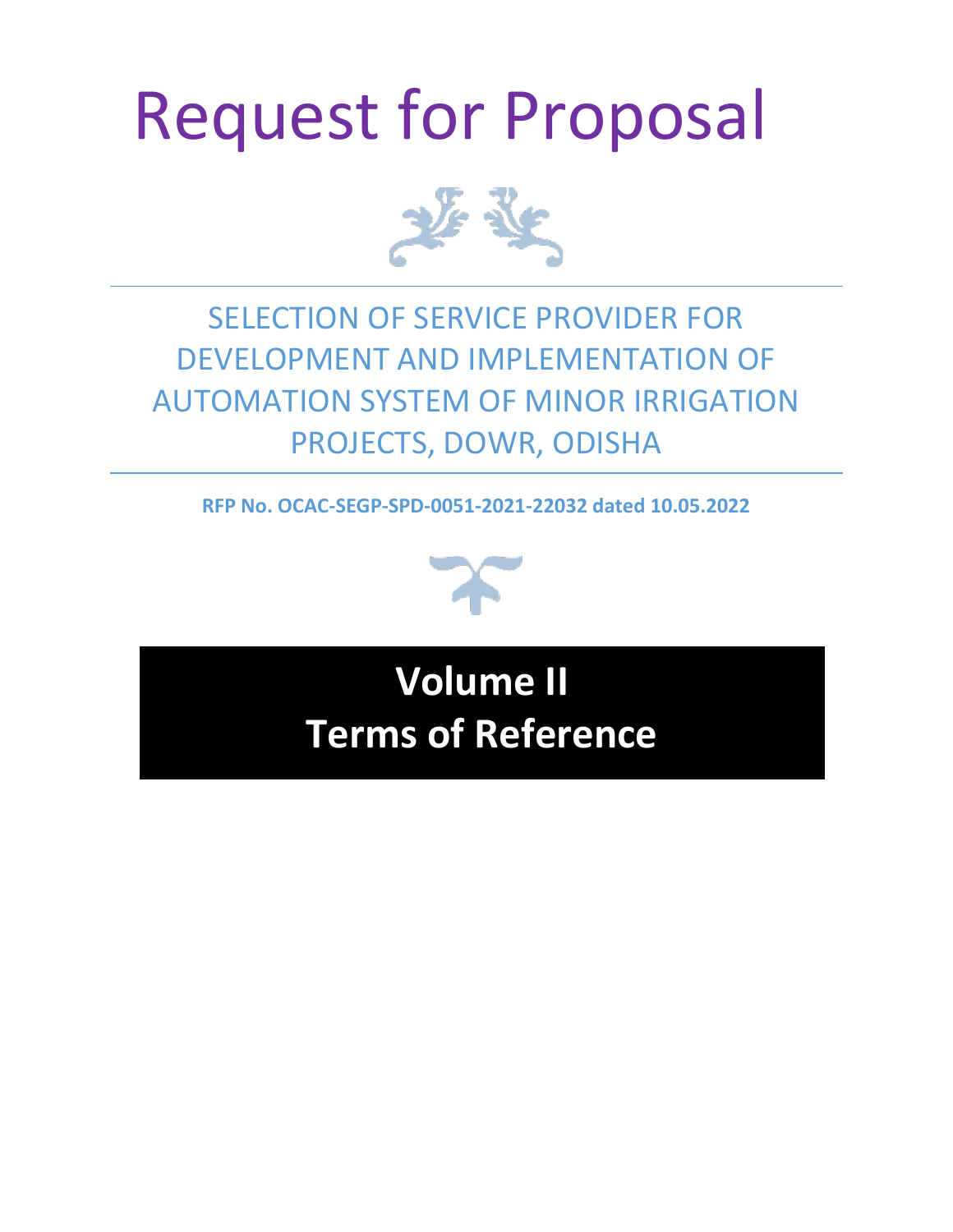# **Table of Contents**

| 1              |       |        |                                                                      |    |  |  |  |  |  |
|----------------|-------|--------|----------------------------------------------------------------------|----|--|--|--|--|--|
|                | 1.1   |        |                                                                      |    |  |  |  |  |  |
|                | 1.2   |        |                                                                      |    |  |  |  |  |  |
|                | 1.3   |        |                                                                      |    |  |  |  |  |  |
| $\overline{2}$ |       |        |                                                                      |    |  |  |  |  |  |
|                | 2.1   |        | Preparation of SRS, Detailed Design and other Technical Artifacts  6 |    |  |  |  |  |  |
|                | 2.2   |        |                                                                      |    |  |  |  |  |  |
|                | 2.2.1 |        |                                                                      |    |  |  |  |  |  |
|                | 2.2.2 |        |                                                                      |    |  |  |  |  |  |
|                | 2.2.3 |        |                                                                      |    |  |  |  |  |  |
|                | 2.2.4 |        |                                                                      |    |  |  |  |  |  |
|                | 2.2.5 |        |                                                                      |    |  |  |  |  |  |
|                | 2.3   |        |                                                                      |    |  |  |  |  |  |
|                | 2.4   |        |                                                                      |    |  |  |  |  |  |
|                | 2.5   |        |                                                                      |    |  |  |  |  |  |
|                | 2.6   |        |                                                                      |    |  |  |  |  |  |
|                | 2.6.1 |        |                                                                      |    |  |  |  |  |  |
|                | 2.6.2 |        |                                                                      |    |  |  |  |  |  |
|                | 2.6.3 |        |                                                                      |    |  |  |  |  |  |
|                | 2.6.4 |        |                                                                      |    |  |  |  |  |  |
|                | 2.6.5 |        |                                                                      |    |  |  |  |  |  |
|                | 2.6.6 |        | Language for Delivery of Training                                    | 10 |  |  |  |  |  |
|                | 2.7   |        |                                                                      |    |  |  |  |  |  |
|                | 2.8   |        |                                                                      |    |  |  |  |  |  |
|                | 2.9   |        |                                                                      |    |  |  |  |  |  |
|                | 2.10  |        |                                                                      |    |  |  |  |  |  |
|                |       | 2.10.1 |                                                                      |    |  |  |  |  |  |
|                |       | 2.10.2 |                                                                      |    |  |  |  |  |  |
|                |       | 2.10.3 |                                                                      |    |  |  |  |  |  |
|                |       | 2.10.4 |                                                                      |    |  |  |  |  |  |
|                |       | 2.10.5 |                                                                      |    |  |  |  |  |  |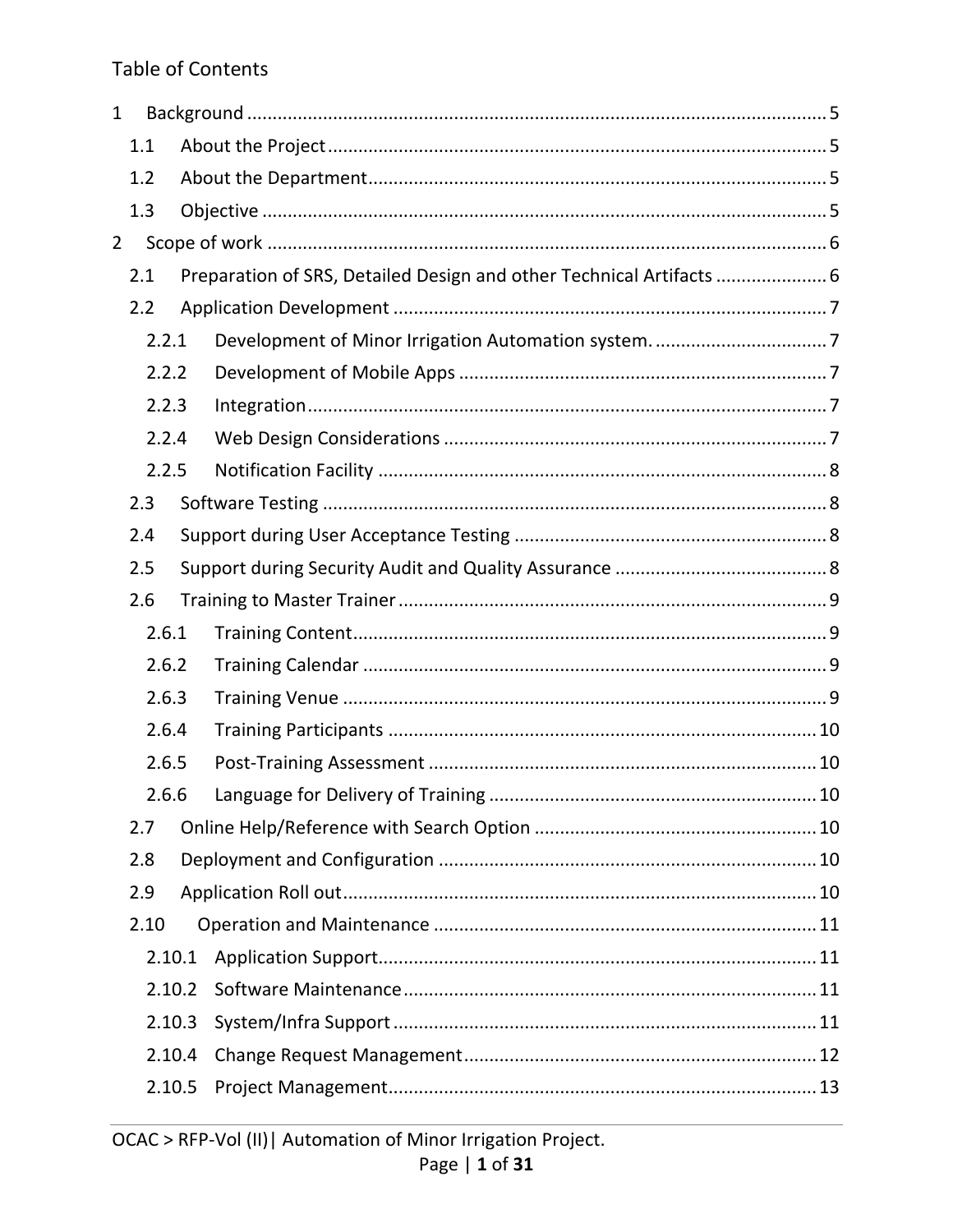| 2.11 |       |                                                                               |  |  |  |  |  |  |
|------|-------|-------------------------------------------------------------------------------|--|--|--|--|--|--|
| 2.12 |       |                                                                               |  |  |  |  |  |  |
| 2.13 |       |                                                                               |  |  |  |  |  |  |
| 2.14 |       |                                                                               |  |  |  |  |  |  |
| 2.15 |       |                                                                               |  |  |  |  |  |  |
| 2.16 |       |                                                                               |  |  |  |  |  |  |
| 2.17 |       |                                                                               |  |  |  |  |  |  |
| 3    |       | Functional Requirements of the Automation System of Minor Irrigation Project, |  |  |  |  |  |  |
| 3.1  |       |                                                                               |  |  |  |  |  |  |
|      | 3.1.1 |                                                                               |  |  |  |  |  |  |
|      | 3.1.2 |                                                                               |  |  |  |  |  |  |
| 3.2  |       |                                                                               |  |  |  |  |  |  |
|      | 3.2.1 |                                                                               |  |  |  |  |  |  |
|      | 3.2.2 |                                                                               |  |  |  |  |  |  |
| 3.3  |       |                                                                               |  |  |  |  |  |  |
|      | 3.3.1 |                                                                               |  |  |  |  |  |  |
|      | 3.3.2 |                                                                               |  |  |  |  |  |  |
|      | 3.3.3 |                                                                               |  |  |  |  |  |  |
| 3.4  |       |                                                                               |  |  |  |  |  |  |
| 3.5  |       |                                                                               |  |  |  |  |  |  |
|      |       |                                                                               |  |  |  |  |  |  |
|      | 3.5.2 |                                                                               |  |  |  |  |  |  |
|      | 3.5.3 |                                                                               |  |  |  |  |  |  |
|      | 3.5.4 | Integration with Water resource Farmers Database: - 28                        |  |  |  |  |  |  |
|      | 3.5.5 |                                                                               |  |  |  |  |  |  |
| 3.6  |       |                                                                               |  |  |  |  |  |  |
|      |       |                                                                               |  |  |  |  |  |  |
| 4    |       |                                                                               |  |  |  |  |  |  |
| 4.1  |       |                                                                               |  |  |  |  |  |  |
| 4.2  |       |                                                                               |  |  |  |  |  |  |
| 4.3  |       |                                                                               |  |  |  |  |  |  |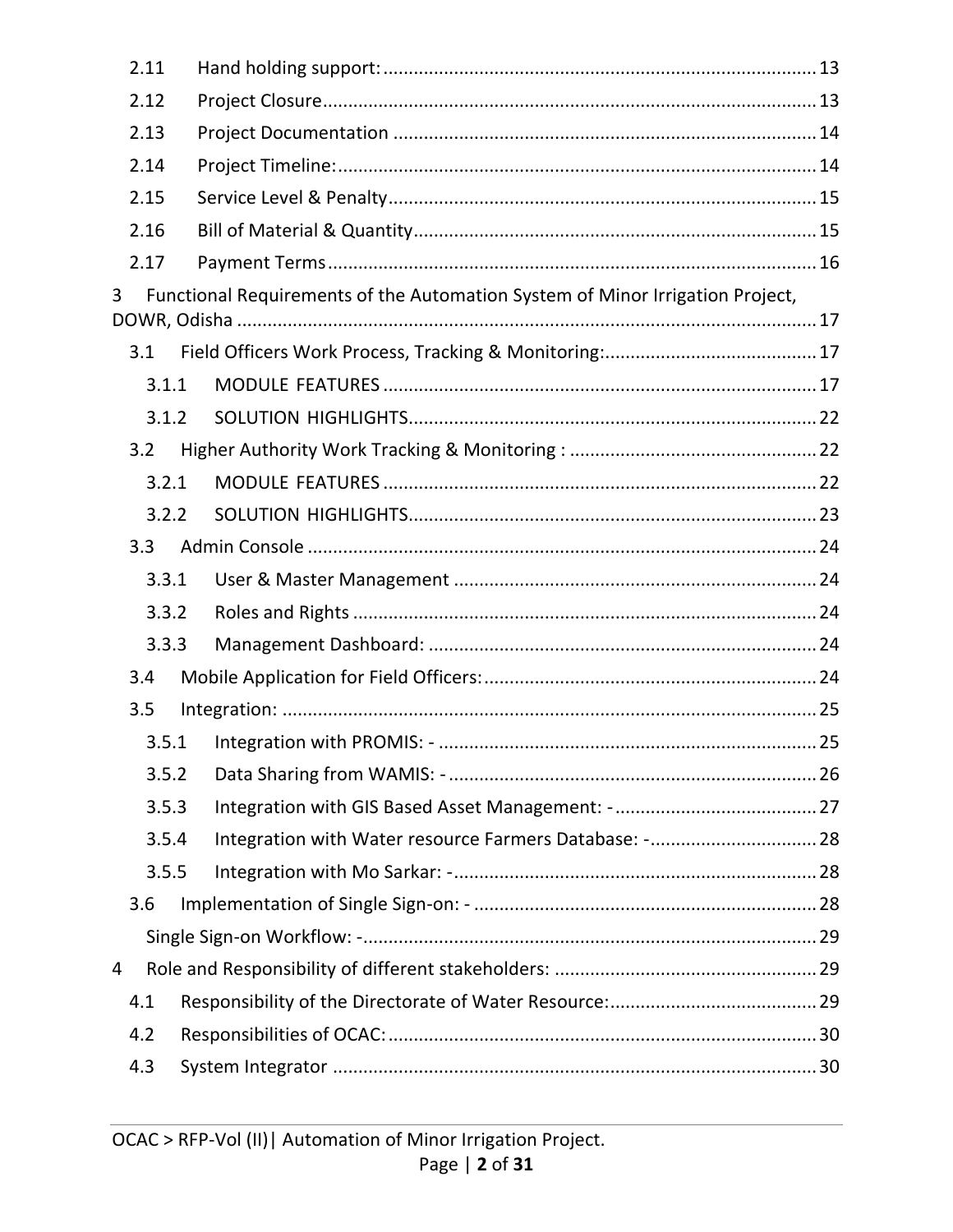# **Abbreviations**

| AA             | Administrative Approval                                |
|----------------|--------------------------------------------------------|
| AE             | <b>Assistant Engineer</b>                              |
| <b>ALF</b>     | Area Level Federation                                  |
| <b>ANSI</b>    | American National Standards Institute                  |
| <b>BOQ</b>     | <b>Bill of quantity</b>                                |
| CA             | <b>Certified Authority</b>                             |
| CERT-In        | Indian Computer Emergency Response Team                |
| <b>CLF</b>     | <b>Community Level Federation</b>                      |
| CO             | <b>Community Organizer</b>                             |
| <b>DAP</b>     | <b>Directory Access Protocol</b>                       |
| <b>DDD</b>     | <b>Detailed Design Document</b>                        |
| <b>DNS</b>     | Domain name system                                     |
| <b>DUDA</b>    | DISTRICT URBAN DEVELOPMENT AGENCY                      |
| E&IT           | <b>Electronics and Information Technology</b>          |
| eMB            | <b>E-Measurement Book</b>                              |
| EO             | <b>Executive Officer</b>                               |
| <b>EOI</b>     | <b>Expression of Interest</b>                          |
| <b>ESI</b>     | Employees' State Insurance Scheme                      |
| <b>FAQ</b>     | <b>Frequently Asked Question</b>                       |
| <b>FRS</b>     | Functional requirement specification                   |
| GIGW           | <b>Guidelines for Indian Government Websites</b>       |
| <b>GuDApps</b> | Guidelines for Development of eGovernance Applications |
| ΙA             | <b>Implementing Agency</b>                             |
| <b>IEEE</b>    | Institute of Electrical and Electronics Engineers      |
| iFIX           | <b>Financial Information Exchange Bus</b>              |
| iFMS           | Integrated Finance Management System                   |
| IT             | <b>Information Technology</b>                          |
| IP             | <b>Implementing Partner</b>                            |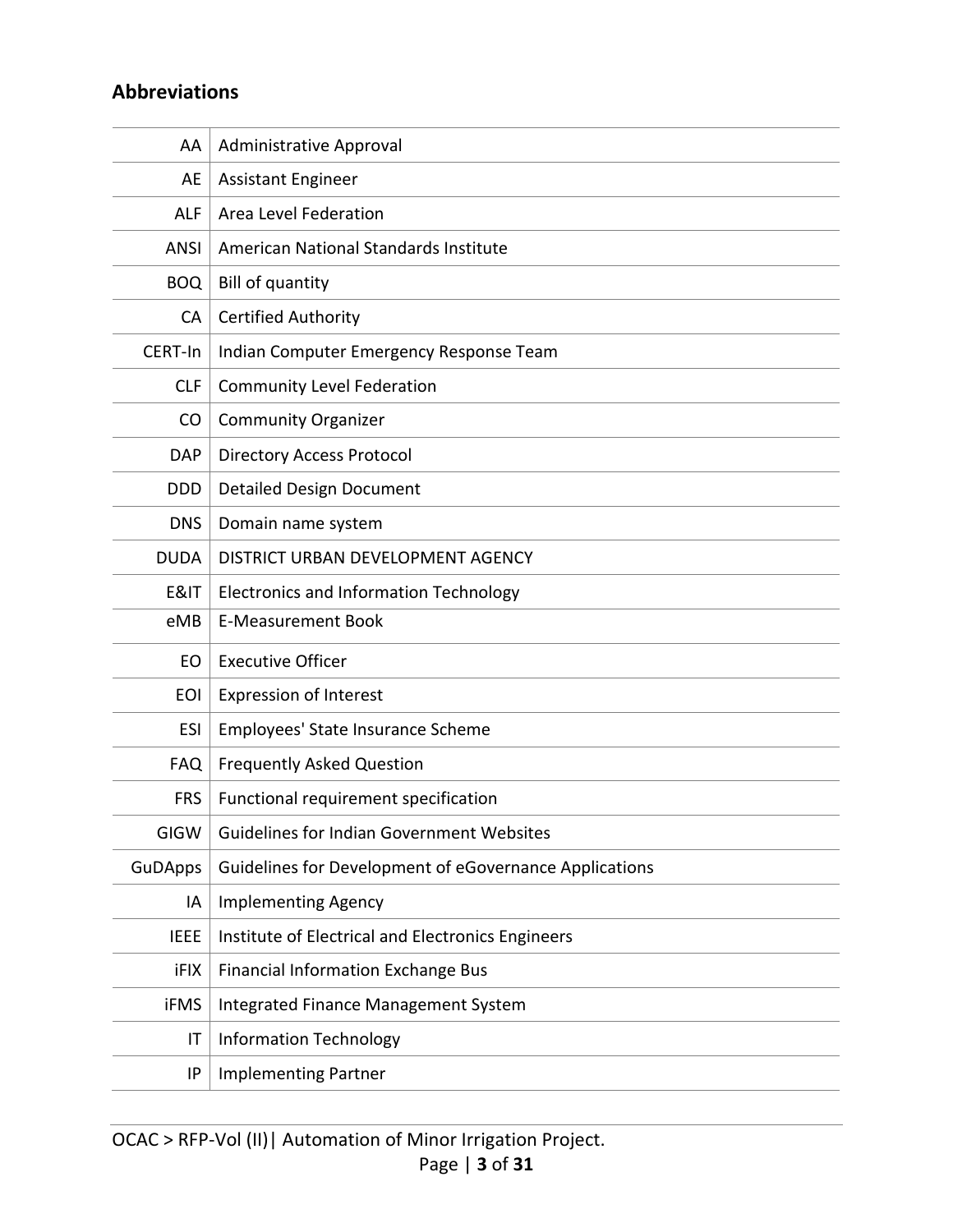| JE           | Joint Engineer                              |
|--------------|---------------------------------------------|
| L1           | Least cost                                  |
| <b>MIS</b>   | Management Information System               |
| <b>MPR</b>   | <b>Monthly Progress Report</b>              |
| <b>OCAC</b>  | <b>Odisha Computer Application Centre</b>   |
| OPWD         | Odisha Public Works Department              |
| <b>ORSAC</b> | <b>Odisha Space Applications Centre</b>     |
| <b>OSDC</b>  | Odisha State data Centre                    |
| PO           | Purchase Order                              |
| QA           | <b>Quality Assurance</b>                    |
| <b>RDBMS</b> | Relational Database Management System       |
| <b>RFP</b>   | <b>Request For Proposal</b>                 |
| <b>RWD</b>   | Responsive Web Design                       |
| SeMT         | State e-Governance Mission Team             |
| <b>SFTP</b>  | Secure File Transfer Protocol               |
| <b>SMS</b>   | <b>Short Message Services</b>               |
| <b>SP</b>    | Service Provider                            |
| <b>SRS</b>   | Software requirement Specification Document |
| <b>SSL</b>   | Secure Socket Layer                         |
| SSO          | Single Sign-on                              |
| <b>TCP</b>   | <b>Transmission Control Protocol</b>        |
| <b>TS</b>    | <b>Technical Specification</b>              |
| <b>UAT</b>   | <b>User Acceptance Testing</b>              |
| <b>UDID</b>  | <b>Unique Disability ID</b>                 |
| <b>ULB</b>   | Urban Local Body                            |
| <b>URS</b>   | <b>User Requirement Specification</b>       |
| <b>WCR</b>   | <b>Work Completion Report</b>               |
| <b>WLC</b>   | Ward Level Committee                        |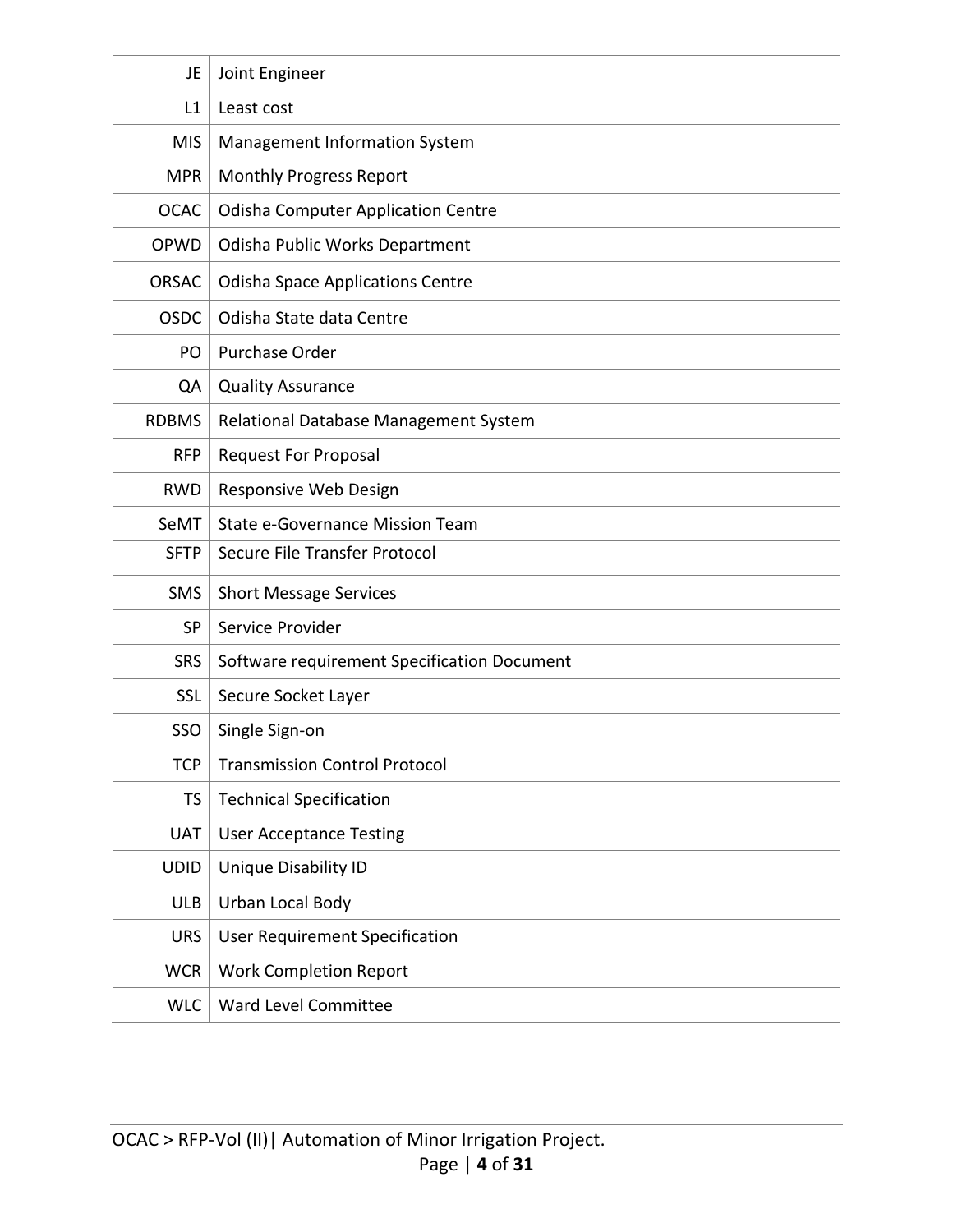#### <span id="page-5-0"></span>**1 Background**

### <span id="page-5-1"></span>**1.1 About the Project**

Minor irrigation projects are executed by the Minor Irrigation Organization under Water Resource department of Odisha government. It becomes difficult to keep track and know about all works and their status. Currently there is no information technology interface to keep a record of all the projects. So, its time taking and tedious to keep tracking of projects and their status. When there is a requirement for different kinds of reports its very difficult to collect the information in different levels or in divisions. It takes a long time to make a different kind of reports.

As during the project, the information's are needed from different departments for this system has a scope of integration with other applications and fetch information as per requirement. As API based, department can get information from other applications like PROMIS, WAMIS, Mo Sarkar, GIS based data and there should be a provision to share data with upcoming water ERP System of WR Odisha.

# <span id="page-5-2"></span>**1.2 About the Department**

The Minor Irrigation Organization (Erstwhile Rural Engineering Organization, i.e., R.E.O.) was created in the year 1962 under Rural Development Department. On abolition of R.D. Department on 15.06.1980, Minor Irrigation (M.I.) Organization was brought over under Irrigation & Power Department. Again, it came under R.D. Department from 24.03.1990. Finally, since 1996, it is under Water Resources (W.R.) Department. Minor Irrigation (Flow) takes care of construction, maintenance and management of Irrigation Projects of Cultural Command Area (CCA) ranging between 40 ha. to 2000 ha. utilizing the surface flow. The total available CCA that can be irrigated through M.I. (Flow) is about 1.0 million ha., against which 63.1 % has been harnessed so far with the inclusion of MEGA LIFT projects.

# <span id="page-5-3"></span>**1.3 Objective**

The primary objective of the 'Automation System of Minor Irrigation Project of Water Resources Department' would be to provide an End-to-End process flow based automated system for all minor irrigation projects. A web-based application package needs to be developed for Minor Irrigation Organization of Water Resources which would serve as a backbone of information reporting and will provide solution to track and monitor the project process, financial data, historical information and other relevant content.

To manage each project and keep its information of old projects "Minor Irrigation" requires an automatic web application system to ease the workflow and keep all information related to the project in a structured manner. In this new application, the department and departmental authorities can easily initiate the work and execute it.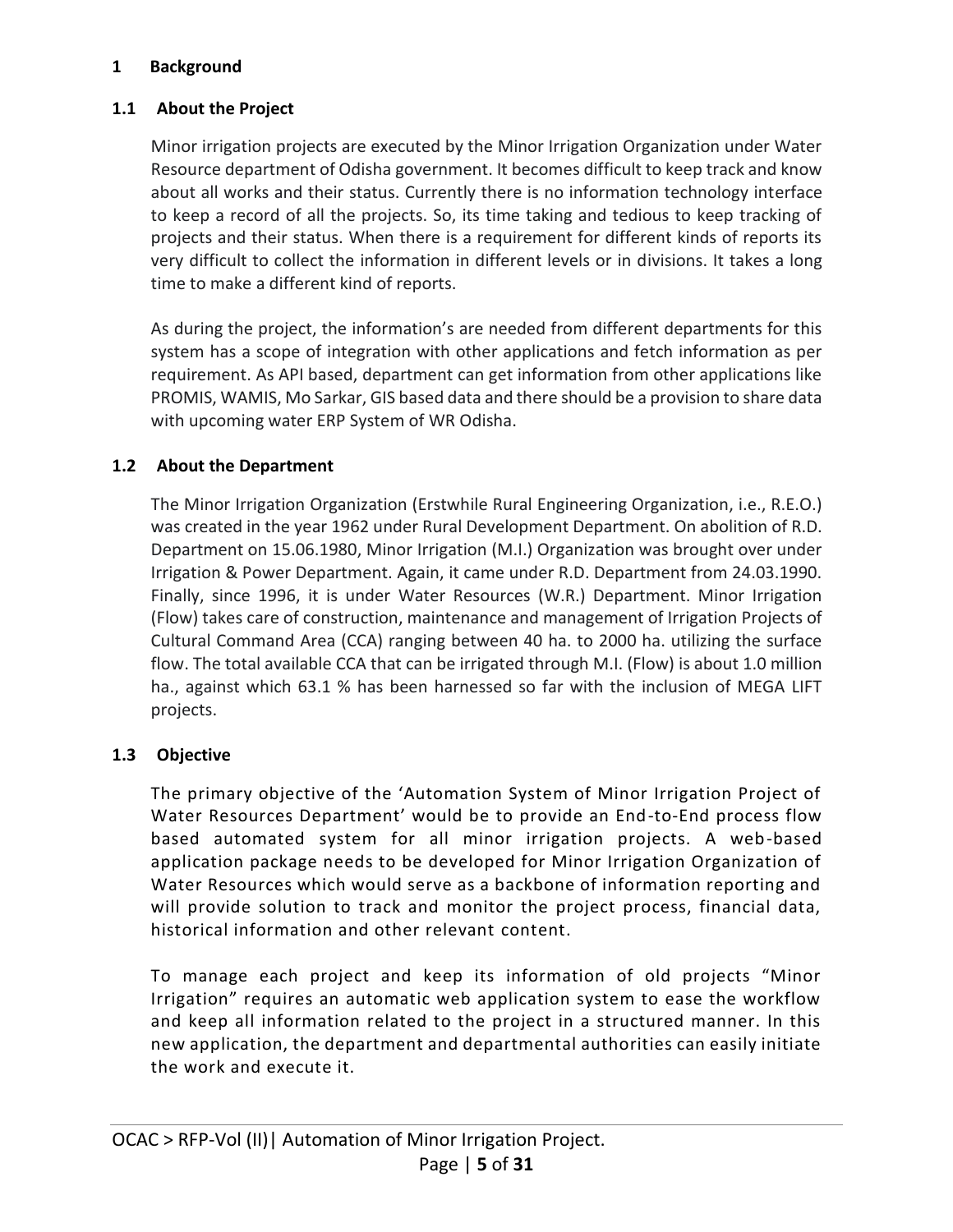# <span id="page-6-0"></span>**2 Scope of work**

Scope of work of this project includes software development, testing and QA, training of master trainers, managing database & application services for non-interrupted operation and providing change management & maintenance support service during pilot & rollout of Minor Irrigation Automation system. This term of reference contains an indicative top-level requirement of envisaged Minor Irrigation Automation system for reference. The software vendor is desired to deliver a comprehensive bespoke system as per the signed requirement specification for implementation. Accordingly, the scope of services will encompass the following:

- a) Preparation of SRS, Detailed Design and other Technical Artifacts
- b) Application Development
- c) Third party tools and licenses
- d) Software Testing
- e) Support during User Acceptance Testing
- f) Support during Security Audit and Quality Assurance
- g) Data Porting
- h) Training of Master Trainers
- i) Operation & Maintenance Services
- j) Change Request Management
- k) Project Closure

# <span id="page-6-1"></span>**2.1 Preparation of SRS, Detailed Design and other Technical Artifacts**

The Service Provider shall perform a detailed assessment of the service and solution requirements as per the User Requirement Specification (URS) and Functional Requirement Specification (FRS) provided by the department. Based on the assessment, service provider shall develop & finalize the Detailed Design Document (DDD) and the System Requirement Specifications (SRS). While doing so, it is suggested that the SP should:

- a) Consult with Water resource department and OCAC officials
- b) Engage some domain experts during the study
- c) Follow standardized template for requirements capturing
- d) Maintain traceability matrix from SRS stage for the entire implementation

Besides SRS and DDD, the service provider shall prepare other necessary technical artifacts at each phase of software development life cycle. Version management with release note of all technical artifacts is mandatory. IEEE standard must be followed while preparing these technical documentations.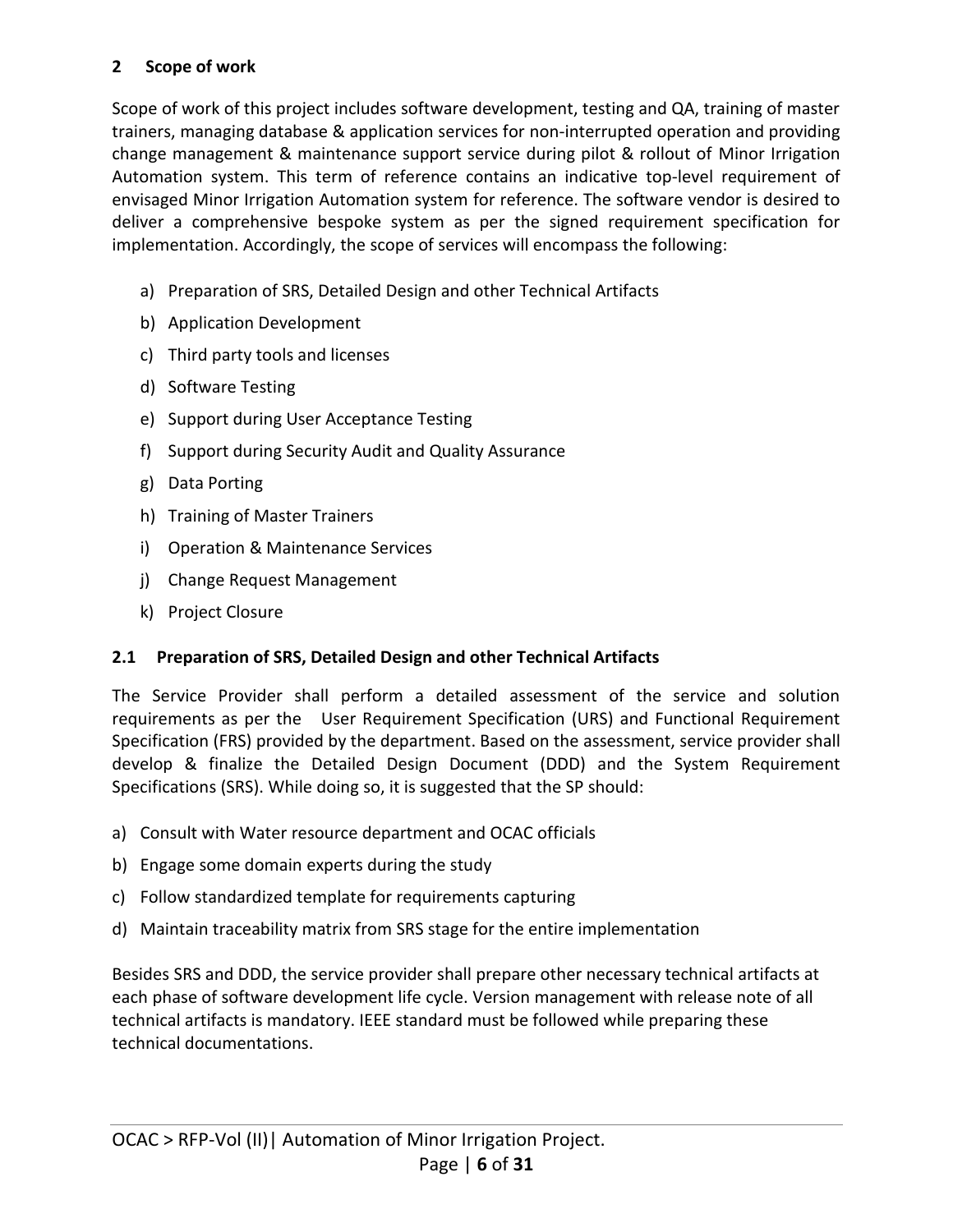### <span id="page-7-0"></span>**2.2 Application Development**

The service provider shall identify, design and develop components / functionalities that are required to address the application requirements according to approved SRS and DDD. The service provider shall consider following activities:

# <span id="page-7-1"></span>**2.2.1 Development of Minor Irrigation Automation system.**

The service provider will be responsible for development of Minor Irrigation Automation system as per top level requirement given in these terms of reference. The software development team should operate from their office premises.

#### <span id="page-7-2"></span>**2.2.2 Development of Mobile Apps**

The Automation System of Minor Irrigation Projects for Water Resources Department, Odisha will have a mobile application for field officers where they can update the work process on daily basis which the geotagged photos will be uploaded through Mobile Application. Once updated, information will be sync to web application and that will be reflected to their concern higher authorities as well.

The mobile application will have the following features:

- Work Process Section
- Monitoring
- Photo Upload (Pre-Work, In-Progress, Close Work)
- Real-Time Update Notification

#### <span id="page-7-3"></span>**2.2.3 Integration**

The service provider is responsible to integrate Minor Irrigation Automation system with external systems.

- a) PROMIS
- b) WAMIS
- c) GIS Based Asset Management System
- d) Farmers Database of water resource department.
- e) Enquiry
- f) IFMS

# <span id="page-7-4"></span>**2.2.4 Web Design Considerations**

The application should be able to support all common browsers (like Internet explorer, Mozilla, Chrome, Safari etc). The Service Provider shall strictly follow Responsive Web Design (RWD) approach for developing user interfaces. At least labels used in the forms, reports etc. in the application shall be bilingual and be available in English and Odia following UNICODE standard.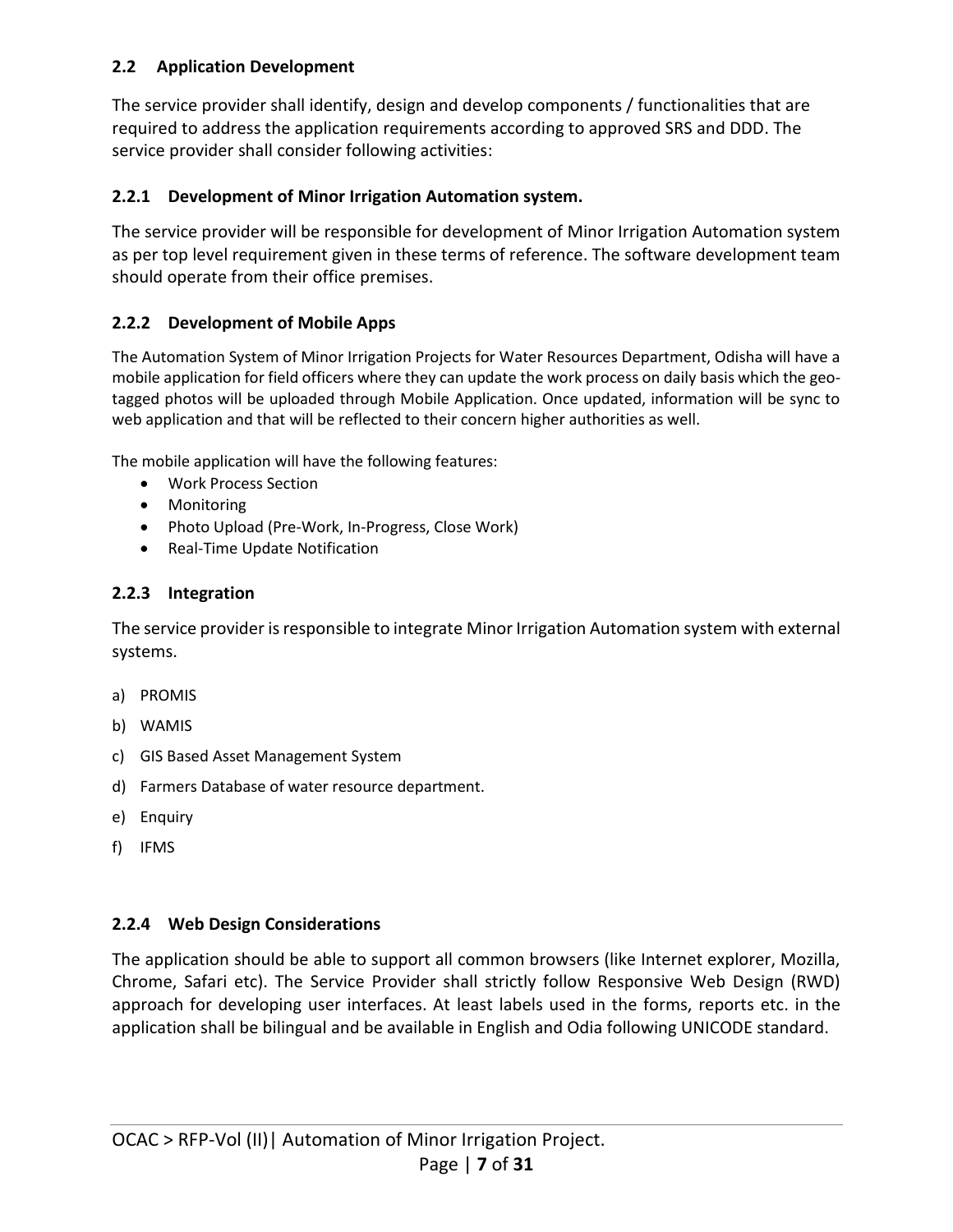# <span id="page-8-0"></span>**2.2.5 Notification Facility**

Proposed application should issue SMS alerts to the respective users for time bound actions and escalation mechanisms for non-attended activities. The service provider will integrate the relevant modules with messaging gateway provided by OCAC for inbound or outbound SMS for different functionalities. application should support e-mail and popular messaging app integration.

# <span id="page-8-1"></span>**2.3 Software Testing**

Testing activities for application will be carried out in iterative manner for each of the module as the service provider keep on developing. Testing activities must be carried out on the testing environment of the server provided by the service provider.

The service provider shall submit the test plan to department/OCAC earlier for testing the developed application (module) along with traceability matrix. The test plan should be in line with the functional requirement specifications. The service provider shall prepare test cases based on duly approved test plan the testing procedures should be carried out for each unit, module and for the system as well. Test reports with defect list should be submitted to department for reference. The service provider shall deliver the tested and fault rectified application to department and deploy the same on the staging server. Staging server shall be provided by the OCAC.

# <span id="page-8-2"></span>**2.4 Support during User Acceptance Testing**

User Acceptance Testing will be carried out on the staging server. The service provider shall be responsible to deploy the application on staging server and facilitate Project Management Committee in department to conduct User Acceptance Testing. Selected users from department will carry out the UAT of the developed modules. The service provider will provide necessary training to the selected users for carrying out the UAT. All feedback with respect to functionalities, performance, user experience and reported bugs must be addressed by the service provider concurrently. The department will issue user acceptance certificate to the service provider for further actions.

# <span id="page-8-3"></span>**2.5 Support during Security Audit and Quality Assurance**

The service provider shall carry out following activities relating to Security Audit of application.

- a) The service provider needs to ensure that the solution is in compliance with the CERT-In Security Policy and Guidelines.
- b) The service provider shall appoint CERT-In empaneled auditor who shall be responsible for performing the Security Audit of the solution.
- c) The third-party agency shall conduct audit on minimum below mentioned parameters.
- d) The cost of audit & rectification of non-compliances shall be borne by the service provider. As per the quantity mentioned in the commercial bid
- e) Coordination with the CERT-In empaneled firm for security audit and obtain the compliance certificate.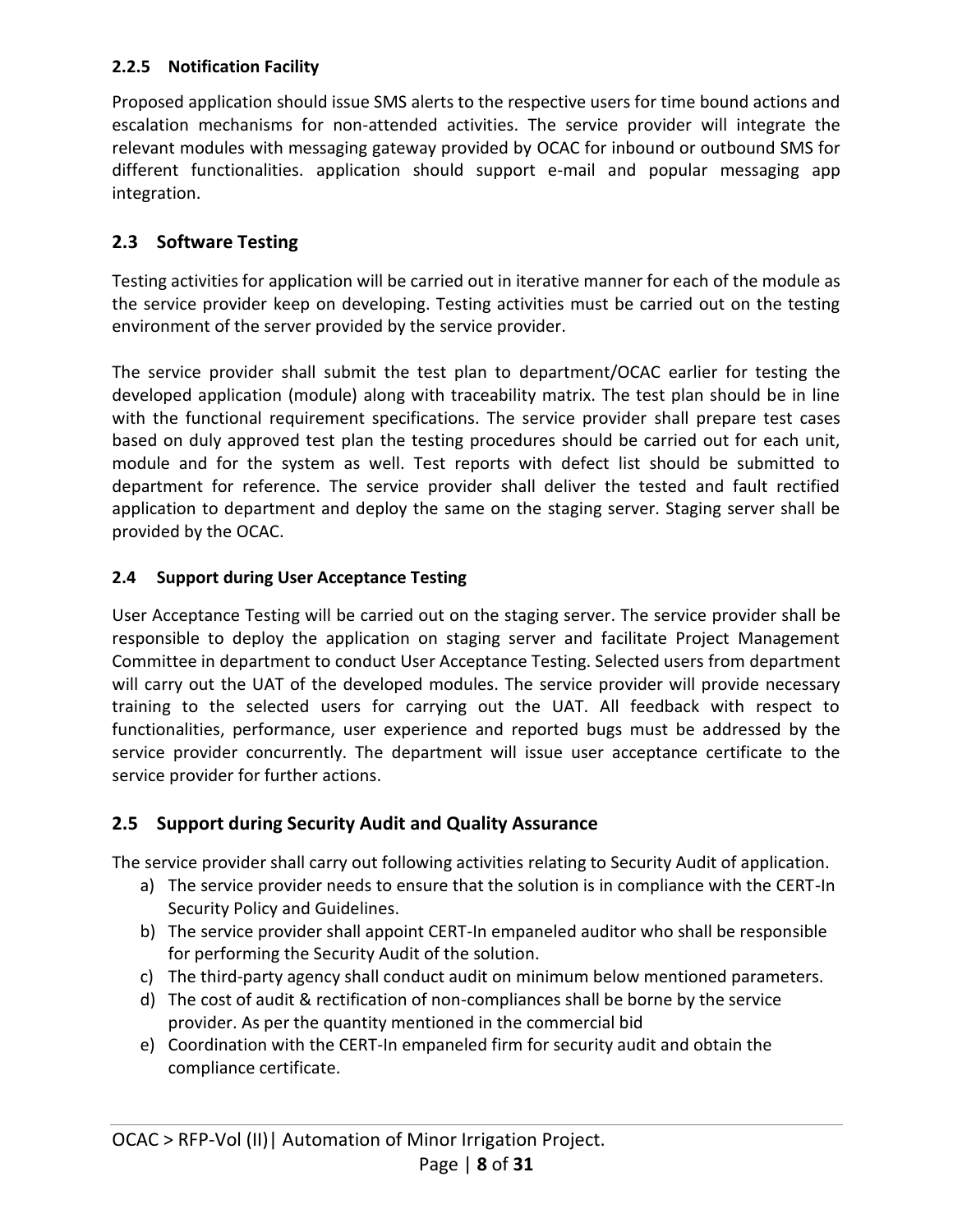- f) Carryout security audit before go-live of application and obtain the safe-to-host certification
- g) Carryout the periodic audit & certification as and when it is required as per the OSDC policy.

# <span id="page-9-0"></span>**2.6 Training to Master Trainer**

Train the Trainer model is adopted for imparting training for application. The Service provider shall be responsible for imparting training to the master trainers on developed modules. The resource person of the service provider responsible for training, shall work under the supervision of Water resource department officials.

# <span id="page-9-1"></span>**2.6.1 Training Content**

- a) The Service provider shall ensure that the training content is relevant to the target trainees depending upon the role played by them in the system. There should be separate training materials for different level of users. The training material should be illustrative enough for easy understanding of the user and smooth adaptability of the software.
- b) The Service provider shall submit the training content to department for approval. It shall be submitted at least 20 days in advance before the conduction of the training. The department will review and provide comments to the service provider on the training content within 7 days of the submission of draft training content. The Service provider shall incorporate and implement changes suggested by department in training delivery and content.
- c) The service provider should prepare pre-training content separately. These pre-training content should be circulated among the trainees 7 days prior to the training program. The purpose of such pre-training content is to make the trainees prepared for receiving the training.
- d) Providing hard copies of training material to participants shall not be responsibility of the software vendor.

# <span id="page-9-2"></span>**2.6.2 Training Calendar**

Objective of the training is to ensure proper adaptation and use of the software by the end users. To meet this objective, the service provider shall prepare training calendar for each phase of software development in consultation with the department. The software vendor shall set up training environment for hands on practice on the modules of the application.

# <span id="page-9-3"></span>**2.6.3 Training Venue**

Training of the master trainers shall take place virtually through MS Teams/ Zoom/Google Meet. In case of physical training requirement, the training shall be conducted centrally at Bhubaneswar and Cost of travelling of trainees for attending the training will be borne by the department. The department shall provide the venue including furniture, Internet, projector, work station essential for the training.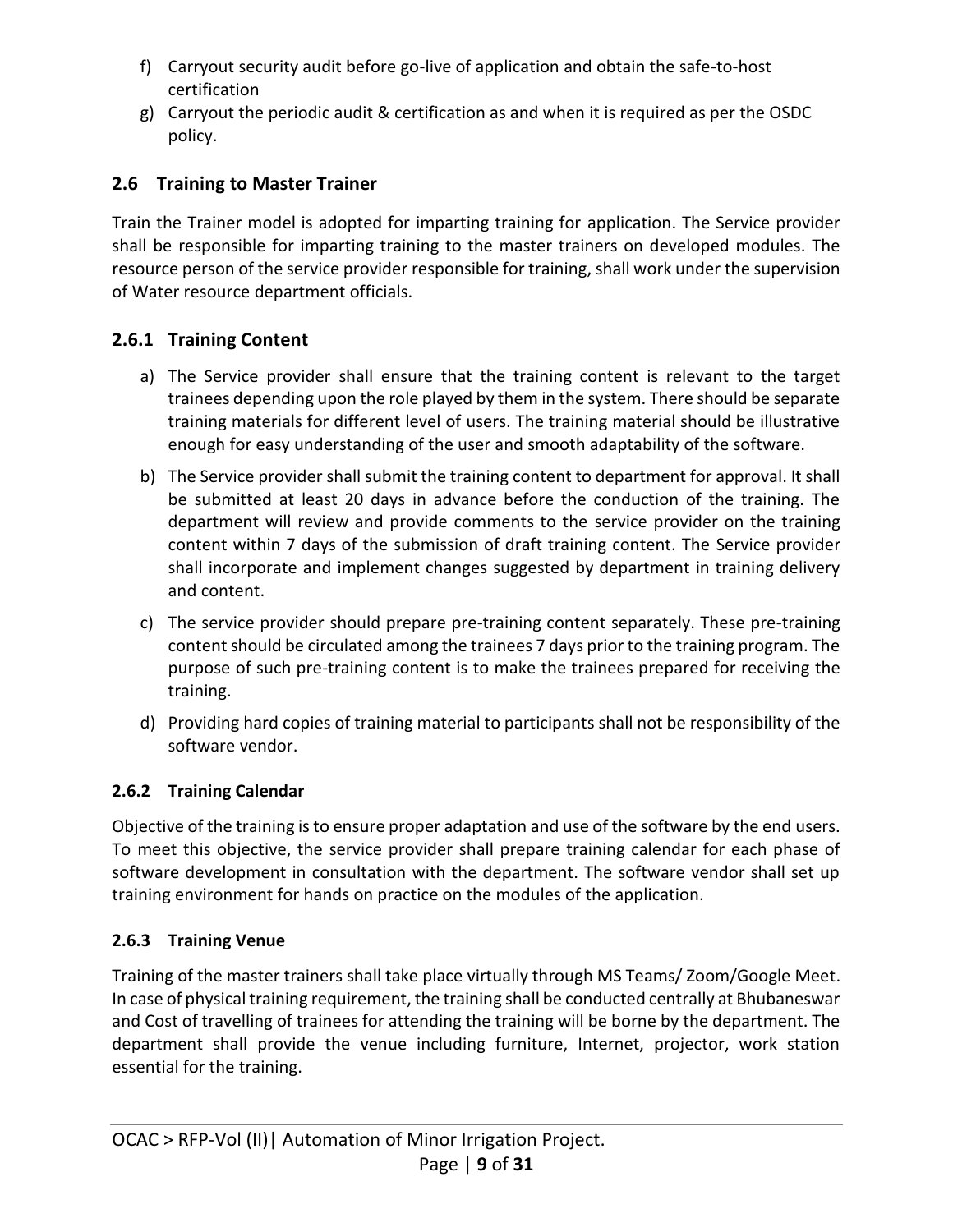#### <span id="page-10-0"></span>**2.6.4 Training Participants**

- a) Indicative number of master trainers to be trained is 100 (One hundred).
- b) Department shall identify the participants (master trainers) for the training.
- c) Each batch should not have more than 20 (twenty) participants.

#### <span id="page-10-1"></span>**2.6.5 Post-Training Assessment**

a) The service provider needs to submit training completion report at end of training of each phase separately.

#### <span id="page-10-2"></span>**2.6.6 Language for Delivery of Training**

The language of training delivery shall be in English and Odia.

#### <span id="page-10-3"></span>**2.7 Online Help/Reference with Search Option**

- a) It is also proposed that the training contents / user manuals be made available to users in downloadable (PDF) format so that the users may refer / download it for their own personal reference as and when needed.
- b) It is envisaged that any user will be able to search and read the directions / information for the right content. On entering the key words for search criteria, the system should pull out and display the links to the content as mapped.
- c) The system should support dynamic search facility i.e. as soon as the key words are changed; a new set of content links with page shall be displayed to the user.

#### <span id="page-10-4"></span>**2.8 Deployment and Configuration**

It is also the responsibility of the service provider to deploy the developed modules on the staging server for testing by the state level and division level users. The service provider should comply with all the feedback reported by the selected users of department. Once the module gets cleared and accepted by selected user groups it should be deployed on training and production environment.

- a) The Service Provider's team should submit deployment plan in advance and get it approved by the department/ocac.
- b) Each deployment should carry a release note for the users.

# <span id="page-10-5"></span>**2.9 Application Roll out**

On successful UAT the application will be rolled out across the state.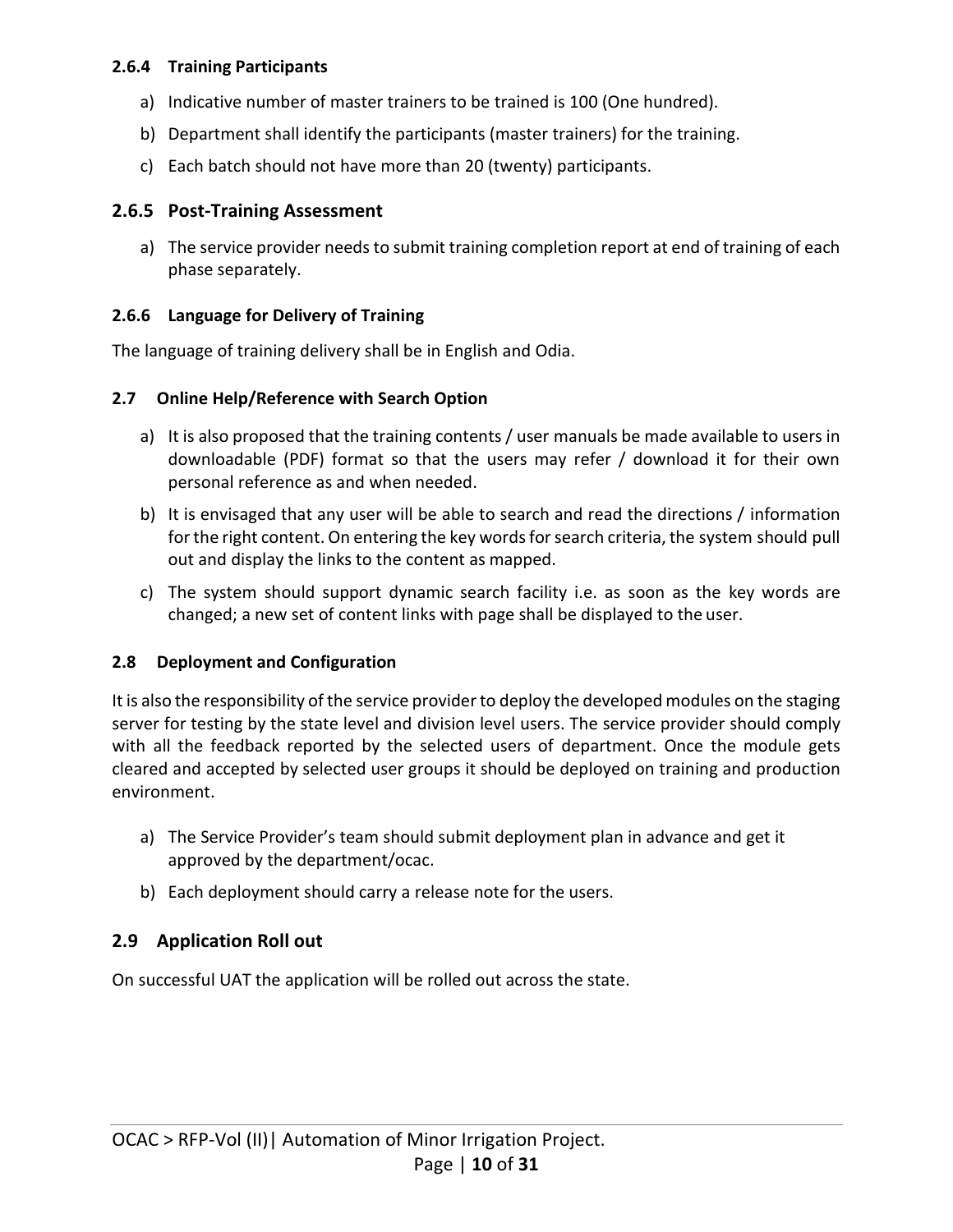#### <span id="page-11-0"></span>**2.10 Operation and Maintenance**

### <span id="page-11-1"></span>**2.10.1 Application Support**

Application support includes, but not limited to, production monitoring, troubleshooting and addressing the functionality, availability and performance issues, implementing the system change requests etc. The Service provider shall keep the application software in good working order; perform changes and upgrades to applications as requested by department. Key activities to be performed by the service provider in the application support phase are as follows:

- a) Enhancement of Analytical MIS report as per the requirement
- b) Database query report management on emergency
- c) Optimization of the already developed reports
- d) Tuning of transactions
- e) User & access management
- f) The service provider shall ensure compliance to SLAs as indicated in this RFP and any upgrades / major changes to the software shall be accordingly planned by the service provider ensuring the SLA requirements are met at no additional cost to the department.

# <span id="page-11-2"></span>**2.10.2 Software Maintenance**

- a) The service provider shall provide support through Telephone / Email as required as per the service window defined in the RFP
- b) The service provider shall address all the errors / bugs / gaps in the functionality in the solution implemented by the service provider (vis-à-vis the FRS and SRS signed off) at no additional cost during the support phase.
- c) Any changes/upgrades to the software performed during the support phase shall subject to the comprehensive and integrated testing by the service provider to ensure that the changes implemented in the system meets the specified requirements and doesn't impact any other function of the system.
- d) Tuning of products / applications, databases, third party software's and any other components provided as part of the solution software including reconfiguration of the system in the event of any hardware/ network failures/ if any hardware/ network components have to be replaced, shall be the responsibility of the service provider.
- e) Issue log for the errors and bugs identified in the solution and any change done in the solution shall be maintained by the service provider and periodically submitted to the department.

# <span id="page-11-3"></span>**2.10.3 System/Infra Support**

# 2.10.3.1 Database Administration

a) Regular monitoring & management of all the applications installed / re-installed and databases hosted as and when it required for the project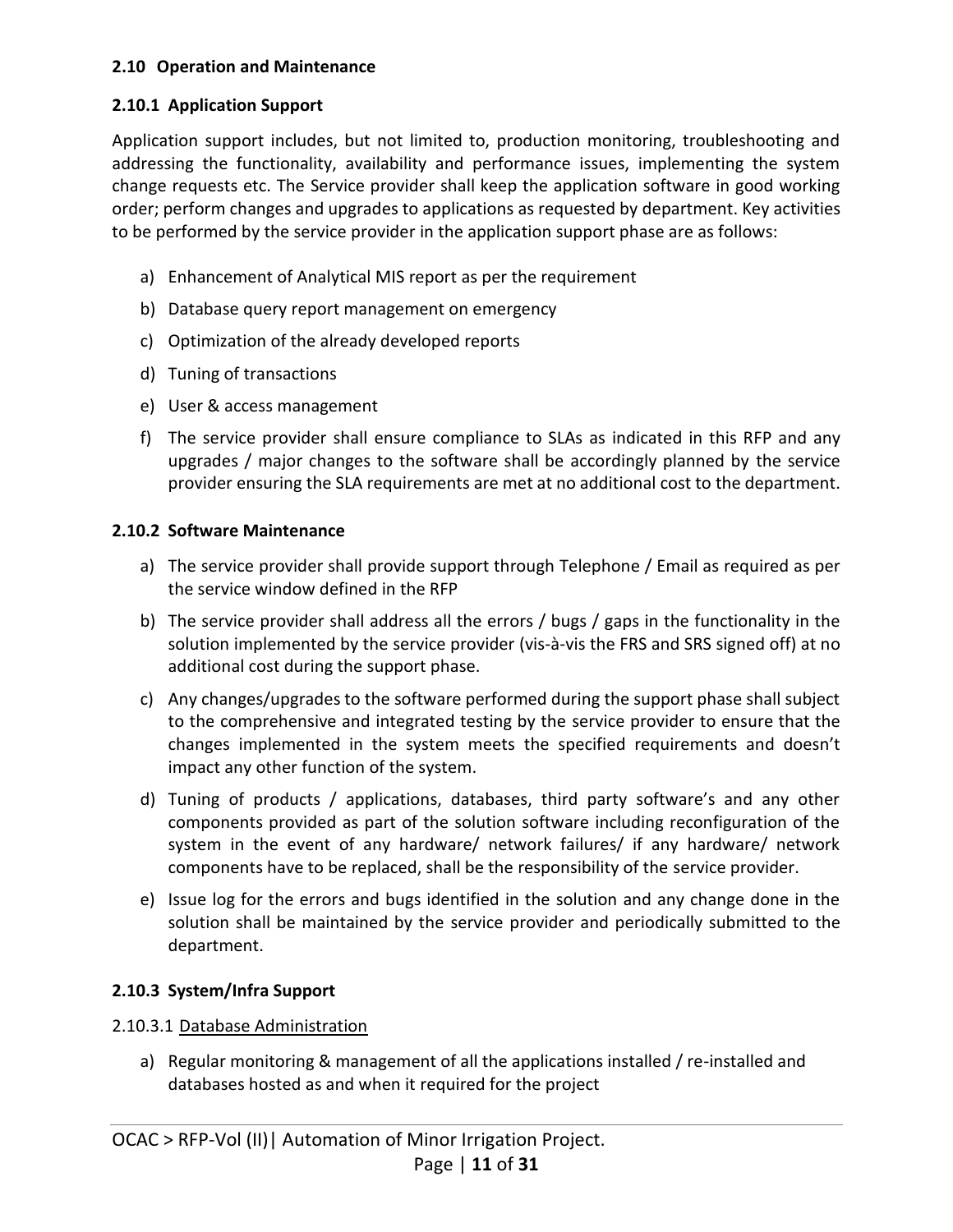- b) Installation & configurations the RDBMS software
- c) Database administration, optimization and trouble Shooting
- d) Database & file back-up as per the policy of OSDC
- e) Application Load balancing and Database Clustering
- f) Perform Database, event & system log analysis

#### 2.10.3.2 Security Administration

- a) Regular analysis of events and logs generated
- b) User ID and group management services

#### 2.10.3.3 Backup and Restore Management

- a) Preparation of backup plan
- b) Backup of operating system, database and application as per OSDC policy
- c) Monitoring and enhancement of the performance of scheduled backups

#### 2.10.3.4 System/Network Administration

- a) Network configuration
- b) Patch update
- c) System Administration and Trouble Shooting
- d) Application & System Software Administration (including performance tuning)
- e) Application and database level performance tuning

#### <span id="page-12-0"></span>**2.10.4 Change Request Management**

It may be so required to customize the application to accommodate revise guidelines and betterment of the application evolving time and again. Any such customization will be considered as change request.

- a) Major enhancement to the existing modules which may affect the application process & database (To be agreed by technical committee)
- b) Development of new Module/Form/Report
- c) Any changes in the Workflow/data flow or Core application framework
- d) Any new integration with other system
- e) System Administration

Change requests from the stakeholders of MI Automation shall be collected on regular basis. Change requests collected shall be discussed in the PMC, considered for implementation on priority basis and assigned to the service provider to work upon. The service provider should adapt following procedure to implement assigned change requests into application.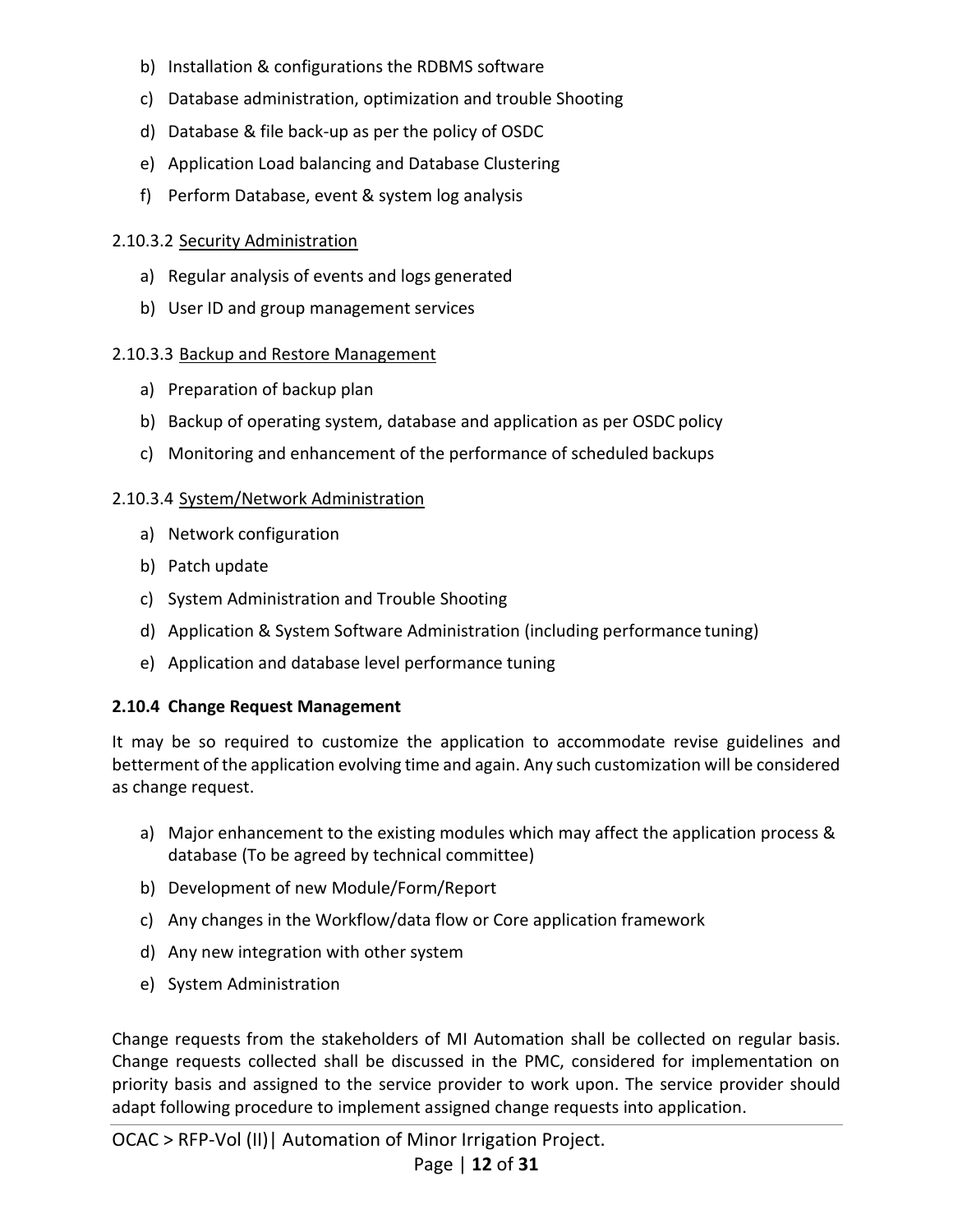- a) To understand change requests and to analyze impact of desired change on existing modules.
- b) To prepare effort estimate on the basis of overall-person-days to bring desired changes in the application. The estimate of effort to implement the change requests must be approved by PMC before the vendor takes it up for implementation.
- c) To revise requirement specifications, design document prepared earlier including traceability matrices, test plan, test cases and other related technical artifacts to incorporate desired change.
- d) To revise the existing source code in related modules according to the revised design document, conduct test with test cases and recording of test results.
- e) To revise all related manuals and preparing release notes.
- f) To redeploy upgraded version of application onto the staging, training and production environment.
- g) To close change-request-ticket after receiving note of satisfaction from the PMC

# <span id="page-13-0"></span>**2.10.5 Project Management**

The envisioned project is a multi-disciplinary initiative. An effective Project Management Plan and commitment to adhere to it is a mandatory requirement. The project plan should also include the resource, task and time plan for the entire duration of the project.

The service provider shall employ best practices in project management methodology to ensure that the envisioned project components are developed and implemented within the defined time period. A copy of the project management Plan (both soft and hard copy) shall be handed over to water resource department to keep track of the progress of the project.

# <span id="page-13-1"></span>**2.11 Hand holding support:**

One Technical resource to be deployed on the client premises for a period of one year to provide hand holding technical support to the concerned officials or end users.

# <span id="page-13-2"></span>**2.12 Project Closure**

The last month of the project is considered as Project Closure period. Department will not assign any new tasks or change request during the project closure period. During the project closure, the service provider shall clear all pending work as follows.

- a) To ensure that all the feedback, issues, complaints, change requests received from the users are resolved to the satisfaction of department.
- b) To ensure that all technical artifacts delivered meets the quality standard and comply with the feedback of the third-party quality auditor.
- c) To ensure that the final version of all the artifacts including source code of the application is handed over to water resource department technical team.
- d) To ensure proper transfer of knowledge to the department technical team.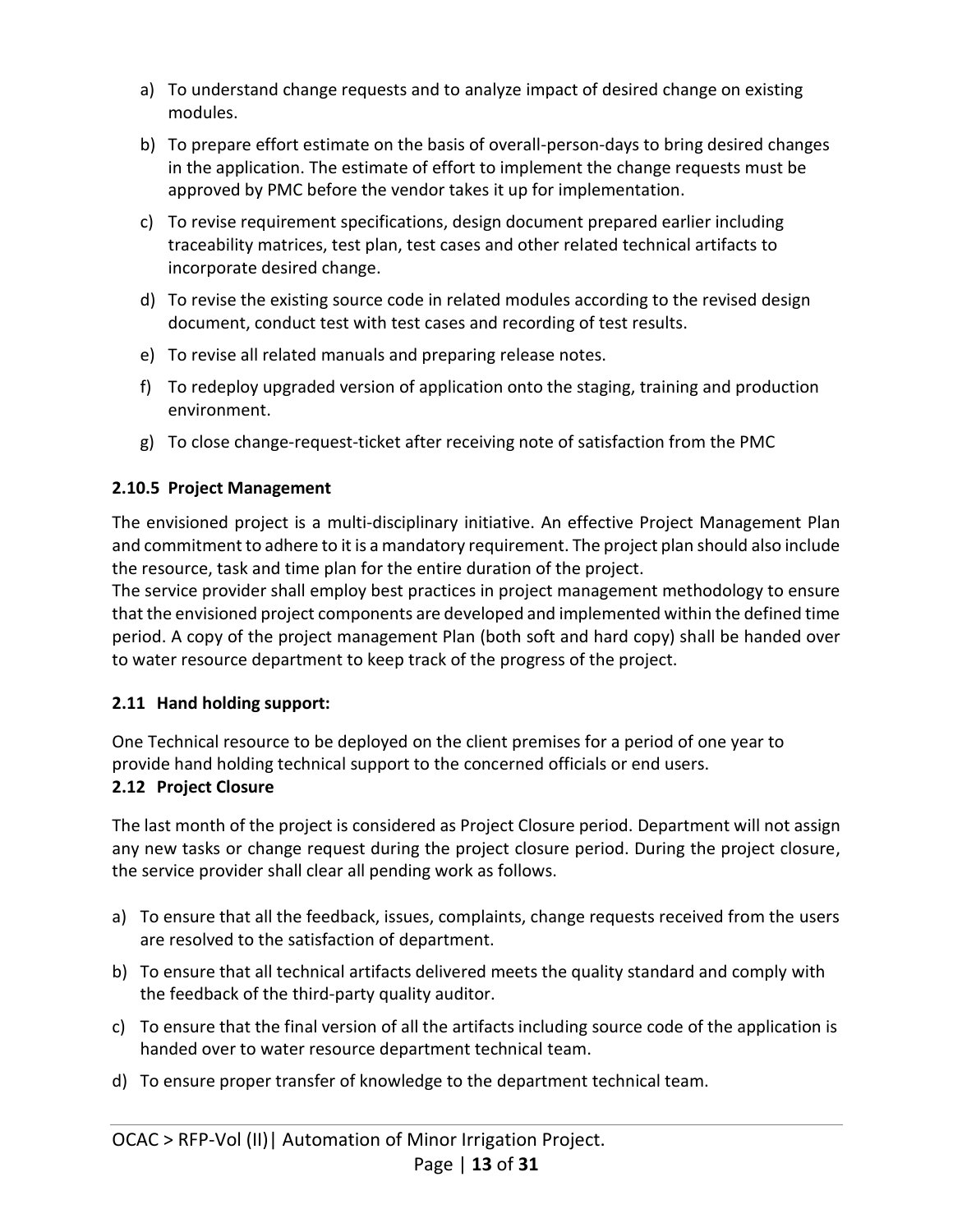# <span id="page-14-0"></span>**2.13 Project Documentation**

The service provider shall share below list of documents to OCAC during the project contract period.

| <b>Milestone</b>                        | <b>Documentation</b>                                         |
|-----------------------------------------|--------------------------------------------------------------|
| Preparation of SRS, Detailed Design and | System Requirement Specifications (SRS)<br>$\qquad \qquad -$ |
| other technical artifacts               | Detailed Design Document (DDD)<br>$\overline{\phantom{a}}$   |
| <b>Testing</b>                          | Test Plan,                                                   |
|                                         | Test Cases,                                                  |
|                                         | Test Results,                                                |
|                                         | Defect List,                                                 |
|                                         | <b>Traceability Matrices</b>                                 |
| <b>Training</b>                         | Training calendar                                            |
|                                         | <b>Training Manual</b>                                       |
|                                         | <b>Operation Manual,</b>                                     |
|                                         | User Manual                                                  |
| <b>Exit Management</b>                  | Programme Source Code,<br>-                                  |
|                                         | Programmers Manual,                                          |
|                                         | Installation Manual,                                         |

# <span id="page-14-1"></span>**2.14 Project Timeline:**

| SI# | Activity                                | <b>Tentative Deliverables</b>                                                                                                                                                                                                                                                     | <b>Timeline</b> |
|-----|-----------------------------------------|-----------------------------------------------------------------------------------------------------------------------------------------------------------------------------------------------------------------------------------------------------------------------------------|-----------------|
| a)  | System Study &<br>Prototype Design      | Detailed Team Structure with<br>team members<br>Point of Contact                                                                                                                                                                                                                  | T+4 Weeks       |
|     |                                         | FSR/SRS Document<br>Screen prototypes                                                                                                                                                                                                                                             |                 |
| b)  | Design, Development &<br>Implementation | Source Code<br><b>Test Plans &amp; Test Cases</b><br><b>Operation Manual</b><br>FAQs<br>- Load Testing report<br>Hosting in staging environment                                                                                                                                   | T+ 16 Weeks     |
| c)  | UAT, Training &<br>Go live              | <b>Preparation Test Cases</b><br><b>UAT</b> certificate<br>Training to users and provide<br>training completion report.<br>Movement of application from<br>Production<br><b>Staging</b><br>to<br>environment<br>Safe to host certificate issued by<br>—<br>Cert-in empaneled firm | T+20 Weeks      |

OCAC > RFP-Vol (II)| Automation of Minor Irrigation Project.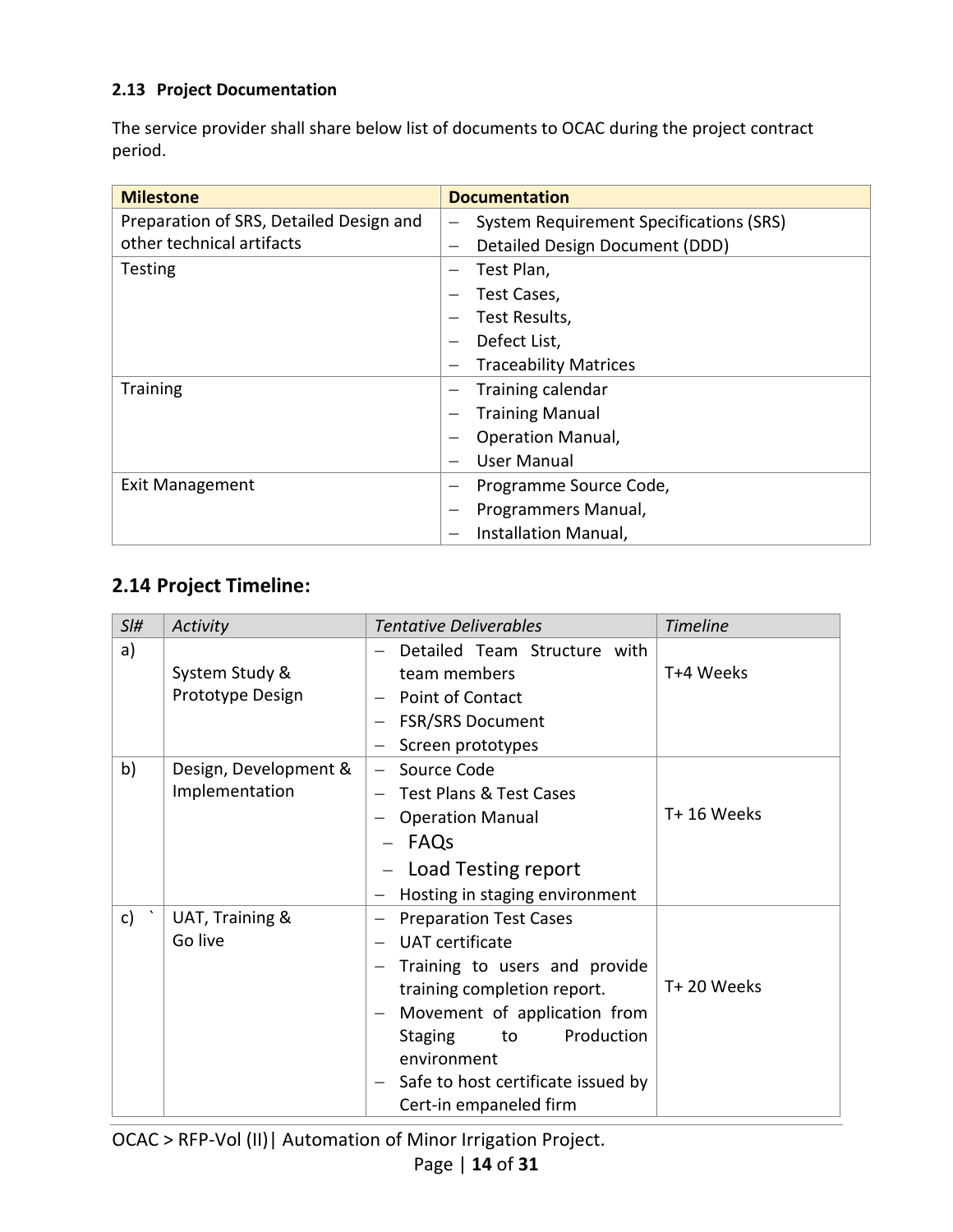| SI#          | Activity             | <b>Tentative Deliverables</b>      | <b>Timeline</b>     |
|--------------|----------------------|------------------------------------|---------------------|
| $\mathsf{d}$ | Operation &          | - Issue Logs                       | Five years from the |
|              | Maintenance          | <b>Quarterly Activities report</b> | date of Go live     |
| e)           | Hand holding support | - Monthly Attendance Sheet         | One year from the   |
|              |                      |                                    | date of Go live     |

# <span id="page-15-0"></span>**2.15 Service Level & Penalty**

| SI# | <b>Major Area</b>                                  | <b>Parameter</b>                                                                        | <b>Requirements</b>                                                         | <b>Penalty</b>               |
|-----|----------------------------------------------------|-----------------------------------------------------------------------------------------|-----------------------------------------------------------------------------|------------------------------|
| a)  | Customization &<br>Implementation                  | Major milestone during<br>development and<br>implementation as per<br>project timeline. | As per project<br>timeline                                                  | Rs. 500/- per day<br>delay   |
| b)  | Response time<br>for bug fixing                    | Time taken (after the<br>request has been informed)<br>to acknowledge<br>problem        | Within 24 hours<br>from the time the<br>bug is reported.                    | Rs. 100/- per<br>hour delay  |
| c)  | <b>Resolution Time</b><br>(Only for Bug<br>fixing) | Time taken by the service<br>provider to fix the problem                                | Problems with<br>severity within 48<br>hours from the<br>time of reporting. | Rs. 500/- per<br>hour delay  |
| e)  | IT Helpdesk                                        | Start of service                                                                        | As per project<br>timeline                                                  | Rs. 2,000/- per<br>day delay |

# <span id="page-15-1"></span>**2.16 Bill of Material & Quantity**

| SI#          | <b>Category</b>                                                                           | <b>Items</b>                                                                                           | Qty      |
|--------------|-------------------------------------------------------------------------------------------|--------------------------------------------------------------------------------------------------------|----------|
| a)           | Study, Design, Development /<br>Customization, Testing,<br>Deployment<br>/ Implementation | Application development as per<br>requirement mentioned under clause no. 3<br>of this document.        | 5 months |
| b)           | Operation & Maintenance of<br>the application                                             | Software<br>Application<br>Support,<br>Maintenance, System Support, etc<br>mentioned in this document. | 5 Years  |
| $\mathsf{C}$ | Handholding support executive<br>Deployment                                               | Deployment of Manpower as specified                                                                    | 1 Year   |
| d)           | SSI certificate                                                                           | As per the scope                                                                                       | 5 years  |
| e)           | <b>Cyber Security Audit</b>                                                               | As per the scope                                                                                       | 10 Nos   |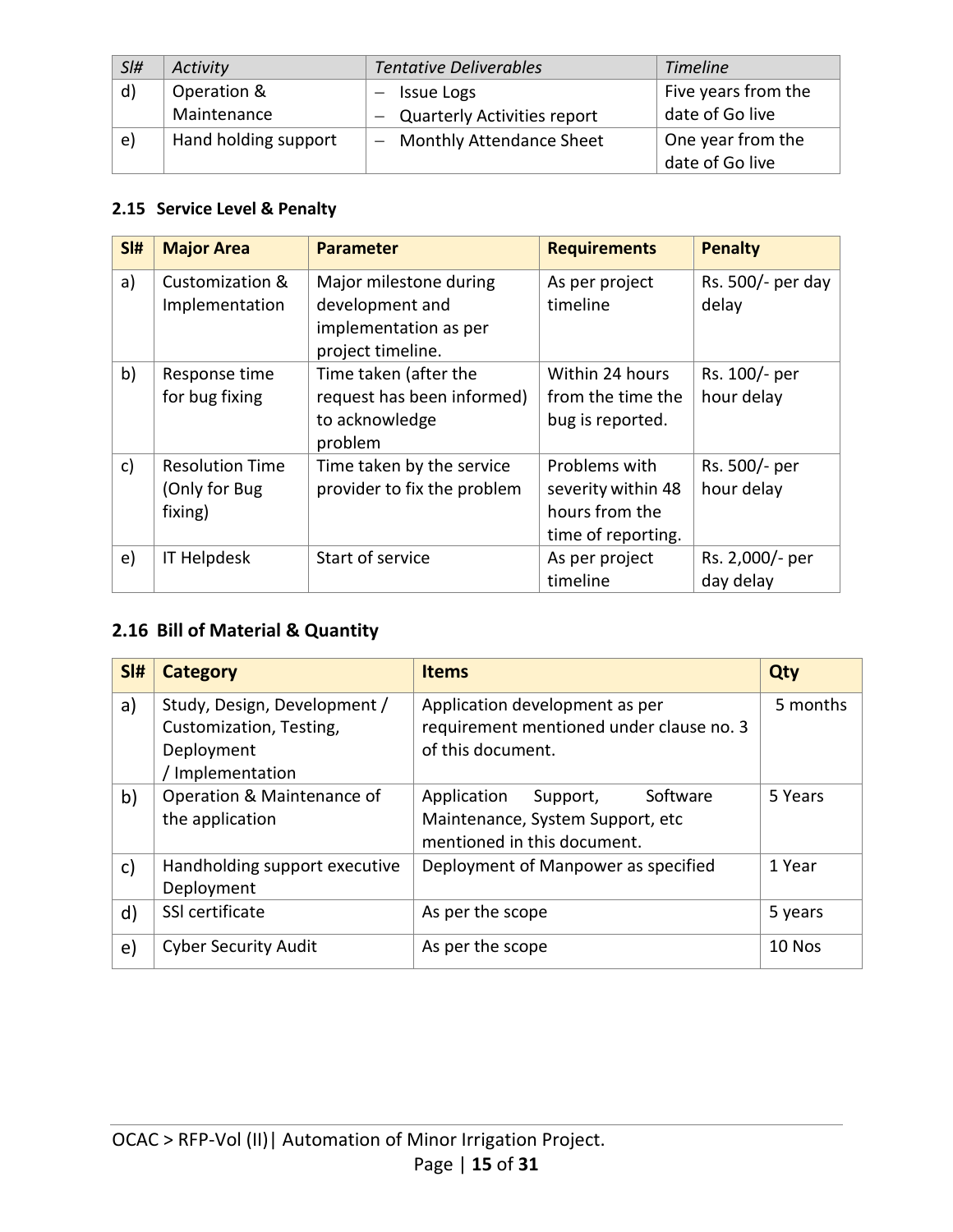# <span id="page-16-0"></span>**2.17 Payment Terms**

| SI# | <b>Category</b>                               | <b>Payment Terms</b>                                                                                                                                                                                                                                                                                                                                                 |                                                               |
|-----|-----------------------------------------------|----------------------------------------------------------------------------------------------------------------------------------------------------------------------------------------------------------------------------------------------------------------------------------------------------------------------------------------------------------------------|---------------------------------------------------------------|
| a)  | Design, Development and<br>Implementation     | 20% payment of Application development on SRS<br>Approval<br>30% payment of Application development on<br>completion of UAT.<br>30% payment of Application development on<br>receipt of security audit certificate and Go-Live<br>Certificate.<br>Balance 20% of application development will be<br>paid after 6 months of successful Go-Live of the<br>application. |                                                               |
| b)  | <b>Operation &amp; Maintenance</b>            | <b>Application Support</b><br>Software Maintenance<br>System/Infra Support                                                                                                                                                                                                                                                                                           | 100% cost of this<br>item equally divided<br>into 20 quarters |
| c)  | Security Audit cost                           | 100% payment on submission of Safe-To-Host<br>Certificate                                                                                                                                                                                                                                                                                                            |                                                               |
| d)  | SSI certificate                               | 100% payment on submission of configuration report                                                                                                                                                                                                                                                                                                                   |                                                               |
| e)  | Integration with Other<br>application         | 100 % payment after successfully integration and go<br>live of each Integration, the payment will be made as<br>per actual number of integrations.                                                                                                                                                                                                                   |                                                               |
| f)  | Hand holding support cost                     | Monthly after receiving MPR                                                                                                                                                                                                                                                                                                                                          |                                                               |
| g)  | Additional Modules /<br><b>Change Request</b> | 100% payment on Go-Live of the additional modules /<br>change request upon approval                                                                                                                                                                                                                                                                                  |                                                               |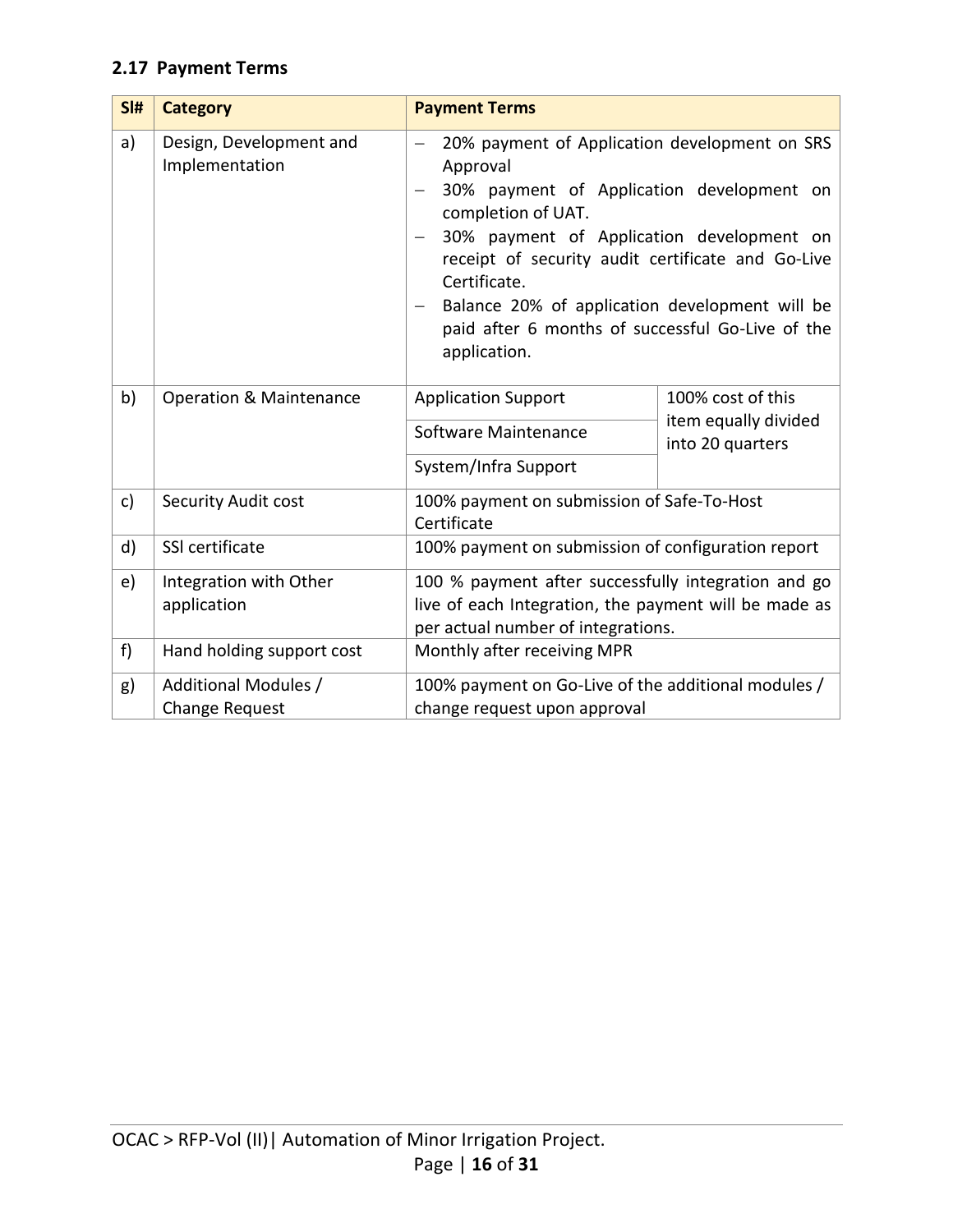# <span id="page-17-0"></span>**3 Functional Requirements of the Automation System of Minor Irrigation Project, DOWR, Odisha**

# <span id="page-17-1"></span>**3.1 Field Officers Work Process, Tracking & Monitoring:**

The purpose of this module is to visualized department information in GIS based and process all the works from initiation to execution, closing, tracking & monitoring. Also, this module involves to visualized future plans, Pani panchayat details, Canal details and various kind of reports as per departmental requirement.

# <span id="page-17-2"></span>**3.1.1 MODULE FEATURES**

# • **Real-Time Interactive Dashboard :**

This dashboard provides the departmental information like:

- ❖ The detail information of division user
- ❖ Total number of projects
- ❖ Total number of schemes
- ❖ Total number of villages benefited
- ❖ Total number of farmers benefited in the village
- ❖ Total number of completed projects
- ❖ A graphical view of work history
- ❖ GIS based Map of division where all the schemes, projects and works can be viewed in a single click
- ❖ Total number of agreements
- ❖ Total value of agreements
- ❖ Total payment released for the agreements
- ❖ Total design & certified ayacut of rabi & kharif crops.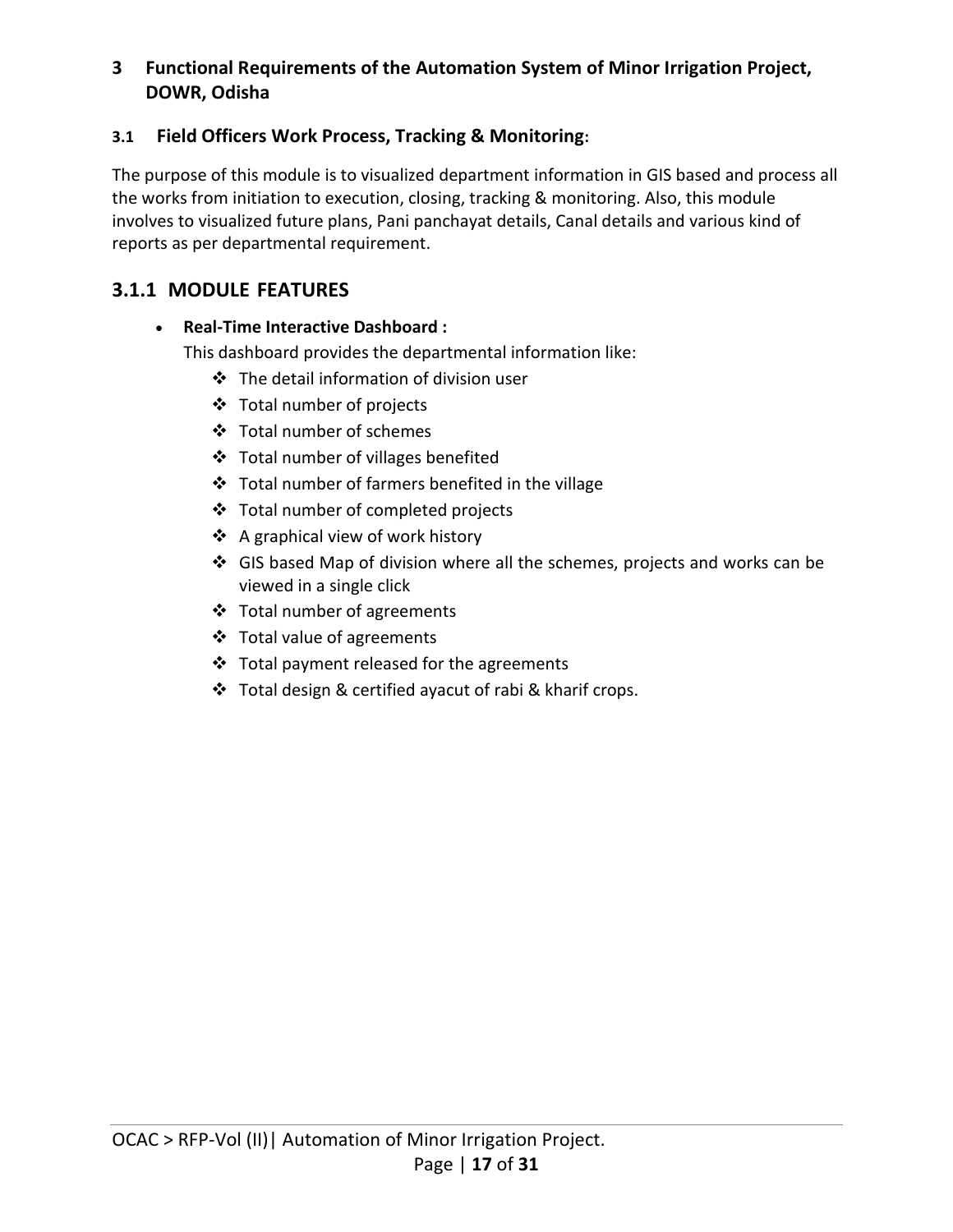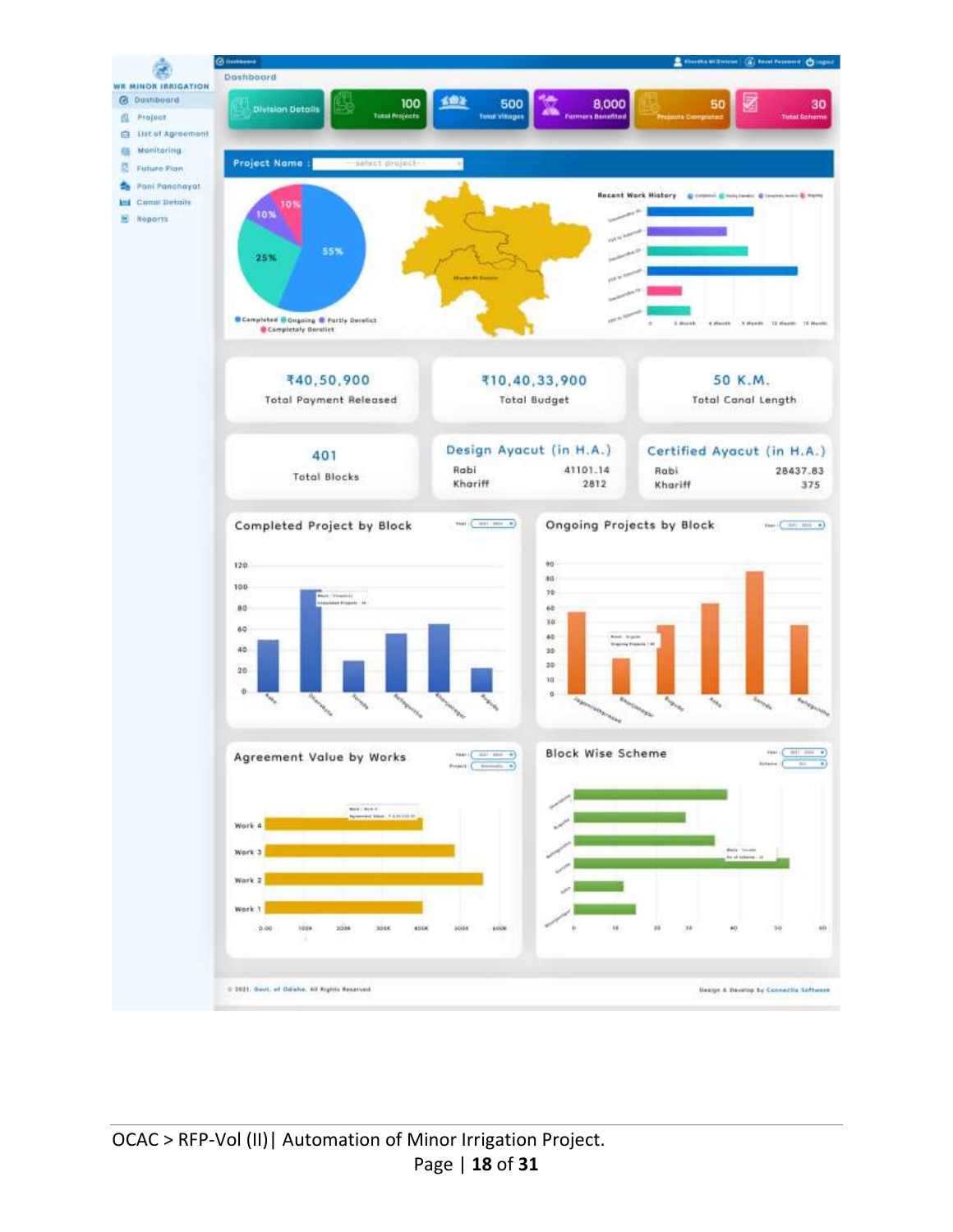• **List of Projects** : List of projects provides GIS based detail information of projects like project ID, name of project, name of G.P, District, Block etc.

| <b>MINOR IRRIGATION</b> |                      |                             |                          |                      |                  |                  |                |                                    |                    |
|-------------------------|----------------------|-----------------------------|--------------------------|----------------------|------------------|------------------|----------------|------------------------------------|--------------------|
| ø<br>Dashboard          | Block                | Bungpur                     | Q search<br>$\mathbf{a}$ |                      |                  |                  |                |                                    |                    |
| 瓜<br>Project            |                      |                             |                          |                      |                  |                  |                |                                    |                    |
| List of Agreement<br>a, |                      | Show 10 - weeken            |                          |                      |                  |                  |                | <b>Search</b>                      |                    |
| Monitoring<br>曲         | SL NO                | <b>PROJECT ID</b>           | NAME OF THE M.I.P        | NAME OF G.P.         | DISTRICT         | <b>BLOCK</b>     | CATEGORY       | TYPE                               | <b>ACTION</b>      |
| Futuro Plan             | - 1                  | 1667031                     | Astrokomolia             | Gankheimutes         | <b>Khurdo</b>    | <b>Banquin</b>   | <0             | <b>Agy</b>                         | $\bullet$          |
| <b>Pani Panchaval</b>   | ×                    | 1997033                     | Chanalpideheri           | Gankharimissin       | <b>BRAYIN</b>    | Burnspie         | E.0            | <b>Box</b>                         | $Q = 1$            |
| Congi Details<br>肩      | 1                    | 1997003                     | Charlopolishari          | Nochusi              | <b>Marda</b>     | <b>Branchaus</b> | EB             | <b>BM</b>                          | $Q$ (iii)          |
| Keports                 | ٠                    | <b>HIETOOA</b>              | Goldningspokhart         | Turnungardt          | <b>Khursto</b>   | Barragui         | <b>CO</b>      | No.                                | $\mathbf{C}$ and   |
|                         | $\mathbb{I}$         | 1007003                     | Insalingila              | Galus:               | <b>Khuydo</b>    | Bandpur          | C <sub>0</sub> | bas.                               | $\bullet$ and      |
|                         | ×                    | 1987006                     | Holandabadabundhe        | <b>Moreoutreport</b> | RFerrido         | Bangor           | E.O.           | First                              | $e$ and            |
|                         | $\ddot{\phantom{1}}$ | <b>INE ABST</b>             | <b>Eherlegschleist</b>   | <b>Marketi</b>       | <b>Bitarrist</b> | <b>Bundari</b>   | $-2.5$         | <b>Tuis</b>                        | $\bullet$ $\cdots$ |
|                         |                      | Showing 1 to 7 of 7 antrius |                          |                      |                  |                  |                | French [M] 1 - 1 - 1 - 2 - 3 - the |                    |
|                         |                      |                             |                          |                      |                  |                  |                |                                    |                    |
|                         |                      |                             |                          |                      |                  |                  |                |                                    |                    |
|                         |                      |                             |                          |                      |                  |                  |                |                                    |                    |
|                         |                      |                             |                          |                      |                  |                  |                |                                    |                    |
|                         |                      |                             |                          |                      |                  |                  |                |                                    |                    |
|                         |                      |                             |                          |                      |                  |                  |                |                                    |                    |

• **List of Agreements :** This section provides GIS based detail list of agreements initiated from the divisional officer and also provides to initiate a work, execution, closing & reporting.

|                                            | <b>C</b> Instance: |                             |                                               |             |                     |                        |                                    |               | <b>Exterior of Stresser</b> (A) head Process (                              | <b>Chingson</b>       |
|--------------------------------------------|--------------------|-----------------------------|-----------------------------------------------|-------------|---------------------|------------------------|------------------------------------|---------------|-----------------------------------------------------------------------------|-----------------------|
| <b>MINOR IRRIGATION</b>                    |                    | All Agreements              |                                               |             |                     |                        |                                    |               |                                                                             |                       |
| WR<br>Dashboord<br>ø                       |                    | Scheme ALL                  | <b>Projects ALL</b><br>$\blacksquare$         |             |                     | Q search               |                                    |               | <b>Create Work</b>                                                          |                       |
| ñ<br>Project                               |                    |                             |                                               |             |                     |                        |                                    |               |                                                                             |                       |
| ₿<br>List of Agreement                     |                    | Show 12 . Vienties          |                                               |             |                     |                        |                                    |               | learn.                                                                      |                       |
| 腊<br>Monitoring<br>ø<br><b>Future Plan</b> | <b>SL NO</b>       | <b>AGREEMENT</b><br>NUMBER  | WORK NAME                                     | SCHEME      | <b>AGREEMENT</b>    | PROJECT NAME           | CONSTITUENCY                       | <b>STATUS</b> | <b>ACTION</b>                                                               |                       |
|                                            |                    | 37137                       | FDR to Rotunoti Sercoari Road                 | Can.        | # 4861233.00        | Ashokansillar          | <b><i>Ehubaneswar</i></b>          | Campiotech    | سبتان<br><b>Comment</b>                                                     | <b>x</b> me           |
| Pani Panchayat                             | a.                 | 37138                       | Guyubandha Olosingh under 243D                | Astro       | 1 5023658.00        | Chandipobbari          | <b>Bhudsetween</b>                 | Completed     | <b>Z</b> Hotel<br>$\bullet$ $\bullet$                                       | <b>X</b> Sime         |
| Canal Details<br>₩                         | 3                  | 17139                       | Gayabanaha Oliseingh under 2455.              | 1938        | <b>V-5033658.00</b> | <b>Ohengovihari</b>    | <b>Il hubanesser</b>               | Origoling     | <b>Zulantine</b><br>$\bullet$ . The $\bullet$                               | <b>X</b> Sims         |
| 说<br>Reports                               | ٠                  | 37140                       | FDR to Returnerti Sanzagoi Risadi             | <b>JUVW</b> | T 4001233.00        | Sobindopolitari        | <b><i><u>Shubaneswar</u></i></b>   | Completed.    | د ب                                                                         | <b>X</b> Clean        |
|                                            | s                  | 37141                       | Gayubandha Ölcsingh under 2450-               | <b>IRDF</b> | <b>4 5523458.00</b> | Hethrethe              | <b><i>Efaberment</i></b>           | Chryslery     | <b>Simple</b>                                                               | <b>X</b> Circle       |
|                                            | ٠                  | 17142                       | FDR to Rotamoti Sampani Read                  | WHY         | <b>1 4001233.03</b> | Helandobadobundhe:     | <b><i><u>Bhütsetesserr</u></i></b> | Completed     |                                                                             | <b>X</b> Chee         |
|                                            | 3                  | 17143                       | Goyulinindha Olasimph under 2450              | <b>O.MP</b> | 9 6623458.00        | <b>Clivilopolitasi</b> | <b>Břudasireavenr</b>              | Origining     |                                                                             | <b>X</b> lims         |
|                                            |                    | Showing 1 to 7 of 7 entries |                                               |             |                     |                        |                                    |               | $\lambda = 1$ , $\lambda = 1$<br>×<br>$\mathcal{L}_{\mathcal{A}}$<br>$\sim$ | $\sim$<br><b>HAAL</b> |
|                                            |                    |                             |                                               |             |                     |                        |                                    |               |                                                                             |                       |
|                                            |                    |                             |                                               |             |                     |                        |                                    |               |                                                                             |                       |
|                                            |                    |                             |                                               |             |                     |                        |                                    |               |                                                                             |                       |
|                                            |                    |                             |                                               |             |                     |                        |                                    |               |                                                                             |                       |
|                                            |                    |                             |                                               |             |                     |                        |                                    |               |                                                                             |                       |
|                                            |                    |                             | = 2321, Gavt. of Odisha, All Rights Reserved. |             |                     |                        |                                    |               | Design & Davelop by Cannoctic Seftwere                                      |                       |
|                                            |                    |                             |                                               |             |                     |                        |                                    |               |                                                                             |                       |

OCAC > RFP-Vol (II)| Automation of Minor Irrigation Project. Page | **19** of **31**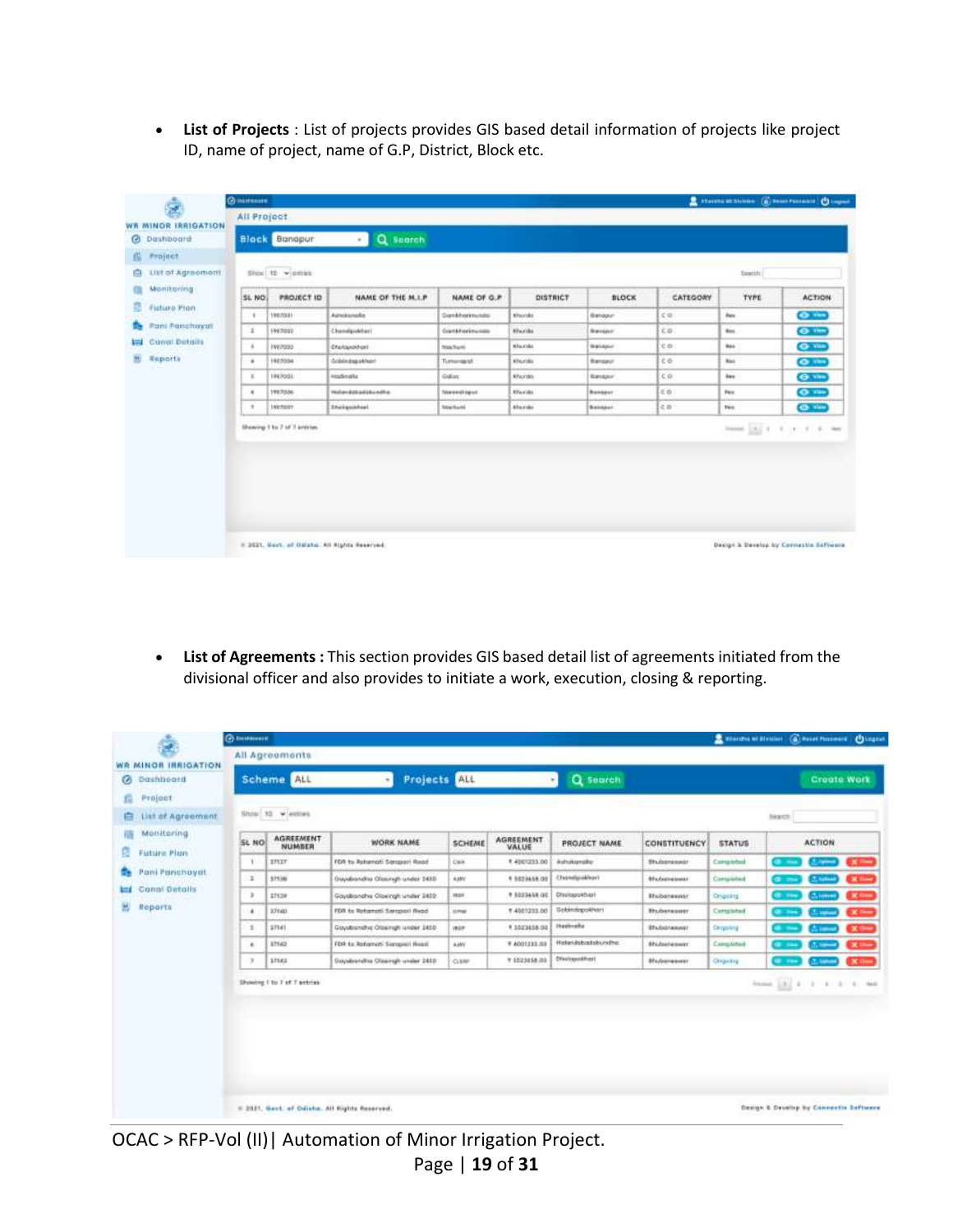• **Project Monitoring** : This project monitoring provides end-to-end monitoring of all projects like total number of agreements, total value of agreements, total payment released for the agreements, duration of ongoing project, detail work history like its approval (TAC, EOT, Deviation, Administration etc.), graphical view of work budget variance like actual budget & work progress, graphical view of scheme wise budget and a graphical view of last 10 years budget vs achievement etc.

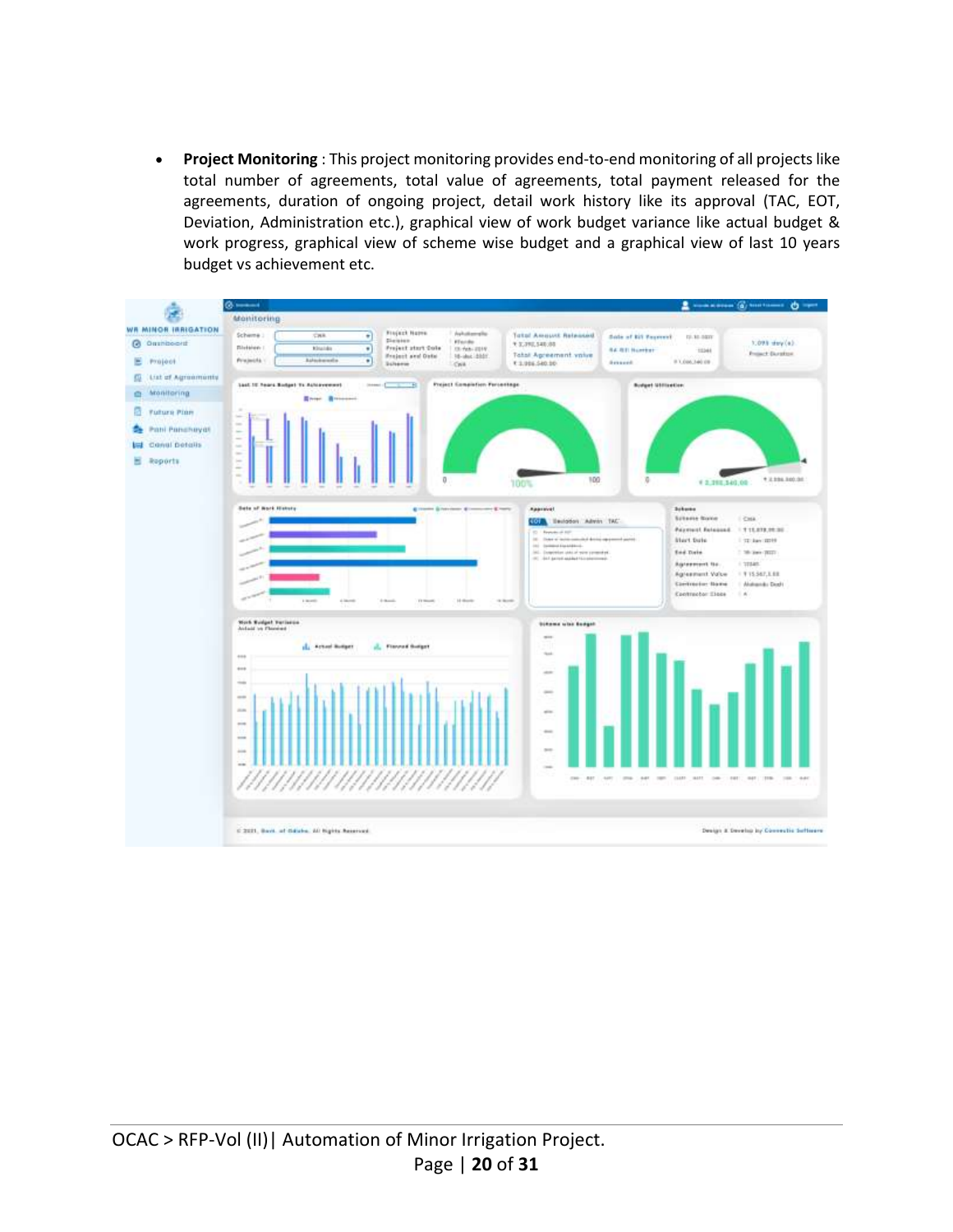• **Pani Panchayat Detail :** This section provides GIS based complete detail of panipanchayat under a project with covered ayacut area.

|                                                               | <b>Giovanni</b> | Pani Panchayat                                                                |                                                        |                           | <b>E</b> encourage browse            | (a) boot formers Chingson |  |  |  |  |  |  |  |
|---------------------------------------------------------------|-----------------|-------------------------------------------------------------------------------|--------------------------------------------------------|---------------------------|--------------------------------------|---------------------------|--|--|--|--|--|--|--|
| WR. MINOR IRRIGATION                                          |                 |                                                                               |                                                        |                           |                                      |                           |  |  |  |  |  |  |  |
| Deshboard<br>G)                                               |                 |                                                                               | Sub Division at the tissue them . Section at technique | Project ALL               | Q tearch<br>٠l                       |                           |  |  |  |  |  |  |  |
| Project<br>G                                                  |                 |                                                                               |                                                        |                           |                                      |                           |  |  |  |  |  |  |  |
| List of Agreement<br>℮                                        |                 | mee: 10. wjeren.<br>Beach:                                                    |                                                        |                           |                                      |                           |  |  |  |  |  |  |  |
| Monitorma<br>扇                                                | SL NO           | <b>SUB DIVISION</b>                                                           |                                                        | <b>SECTION</b>            | <b>FROJECT NAME</b><br>PANI PANCHYAT | Ayacut Area in [Ha]       |  |  |  |  |  |  |  |
| ø<br><b>Futura Plan</b>                                       | ×               | 66 lady Divisioni, Witarcha                                                   | Mi faction, Khimm                                      | Golden                    | <b>Alternative FF</b>                | 13                        |  |  |  |  |  |  |  |
| <b>Fani Ponchoyat</b><br><b>Congl Details</b><br><b>Links</b> | $\exists$       | W Sub Diverset, Shareke                                                       | <b>AA1 SacAlion Billscribs</b>                         | <b>Anatodis</b>           | Andredo PP                           | 11                        |  |  |  |  |  |  |  |
|                                                               | ×               | WI Sub Elizabet, Misardal                                                     | Mi Section Kilorda                                     | Bodojove                  | <b>Bakankassaar PP</b>               | 38                        |  |  |  |  |  |  |  |
| Reports<br>н                                                  | $\cdot$         | W. ILO Division, Charder                                                      | Mt Bachkor, Churchi                                    | Leusingh Tonk (Kodulibad) | Broadhassea'caley PP                 | 12                        |  |  |  |  |  |  |  |
|                                                               | ٠               | All SLA Division, Albumin                                                     | Mi Tachker, Oharder                                    | Desakanding               | January enables 215                  | 48                        |  |  |  |  |  |  |  |
|                                                               | ٠               | WE like Elvisium, Whitney                                                     | Mi Baction Khurdo                                      | <b>Bugged Channel</b>     | Azy Manakin VIII                     | 41                        |  |  |  |  |  |  |  |
|                                                               | $\mathcal{R}$   | At 3ah Division, Wicede                                                       | All Tachlori-Enurolo                                   | Maa Nughei PP             | Jens Bluyen FF                       | $\mathbf{m}$              |  |  |  |  |  |  |  |
|                                                               |                 | Showing 1 to 7 of T ontrins<br>$[0,1]$ (F. 17), (C. 17), (E. 180)<br>Pinkins: |                                                        |                           |                                      |                           |  |  |  |  |  |  |  |
|                                                               |                 |                                                                               |                                                        |                           |                                      |                           |  |  |  |  |  |  |  |
|                                                               |                 |                                                                               |                                                        |                           |                                      |                           |  |  |  |  |  |  |  |
|                                                               |                 |                                                                               |                                                        |                           |                                      |                           |  |  |  |  |  |  |  |
|                                                               |                 |                                                                               |                                                        |                           |                                      |                           |  |  |  |  |  |  |  |
|                                                               |                 |                                                                               |                                                        |                           |                                      |                           |  |  |  |  |  |  |  |
|                                                               |                 |                                                                               |                                                        |                           |                                      |                           |  |  |  |  |  |  |  |
|                                                               |                 |                                                                               |                                                        |                           |                                      |                           |  |  |  |  |  |  |  |

• **Future Plans :** This section provides complete list of future plans for the minor irrigation projects like detail information of TAC, HPC information, budget, feasibility report etc.

| <b>MINOR IRRIGATION</b>           |                                    |                                     |                       |                              |                                |                  |               |                                      |                                    |
|-----------------------------------|------------------------------------|-------------------------------------|-----------------------|------------------------------|--------------------------------|------------------|---------------|--------------------------------------|------------------------------------|
| Deshboard                         |                                    | <b>Division ALL</b>                 |                       | <b>Scheme ALL</b>            | Project ALL                    |                  | Q search<br>٠ |                                      |                                    |
| Prainot<br>List of Agreement      | Shop: 15. Victoria<br>$B$ dat (21) |                                     |                       |                              |                                |                  |               |                                      |                                    |
| Monitonnia                        | <b>BA. NO</b>                      | OIVISION                            | PROJECT NAME          | TAC INFORMATION              | HIFC INFORMATION               | <b>BUDGET</b>    | SCHEME        | FEASIBILITY REPORT                   | <b>OATE OF</b><br><b>PROVISION</b> |
| <b>Furtuire</b> Prom              |                                    | Education Ma Divisions              | <b>Automobile</b>     | Same TAC Infermation:        | Sums HPC toformation           | € FIS#ES#FIQ.06  | Cash.         | Some Femilisting Report              | <b>CAINEE</b>                      |
| Pani Panchayat                    | $\mathbb{I}$                       | Arged MI Division                   | Cruzolipci/vari       | Same TAC Advertation:        | <b>Done HRC Information</b>    | Y ESANYIGSA OR   | <b>AGEY</b>   | Spence Feasibility Pagesti           | TEH-TONE                           |
| Conni Dotalis<br><b>Allege St</b> |                                    | Cuthods Mr Bisiston                 | Divisions (           | Some TAC Administration      | Scene HPC Information          | T-4045417087330E | <b>WANT</b>   | Some Feasibility Pascert             | \$5/Arres                          |
| REDOTTE                           | J.                                 | <b>Business &amp; NEi Distalant</b> | Gabindapolitics       | Sales TAC Mercurians         | lisane HPC biformation         | * Granitara.co   | 1mw           | Some Fereibility Report              | <b>BUN WHILE</b>                   |
|                                   |                                    | Disankansal Mt Division.            | Hollmann              | <b>Same TAC Infurmation</b>  | Some HPC Internation           | 9 ED44022553.00  | seine         | Some Foundation Papers               | 11/4/1818                          |
|                                   |                                    | <b>Bargeda NI Division</b>          | ChandigoWheri         | Spots TAC Infurmation        | Sums (IPC information)         | 4 49414170472.26 | Jath          | Genric Foundation Papert.            | K/NVPREE                           |
|                                   |                                    | <b>Existend #E Delaion</b>          | <b>Divisional Act</b> | <b>Lews TAC</b> information: | <b>System MFS: Information</b> | Y ES4sxc1454.00  | 以前            | Surve Feedbillity Fagust             | 32/11/3003                         |
|                                   |                                    | Showing 1 to 7 of T stylnles        |                       |                              |                                |                  |               | Forday 1.5.1 4 . 9 . 9 . 9 . 9 . 9 . |                                    |

• **Canal Details :** This section provides the detail list of reservoirs and diversion weirs canal system.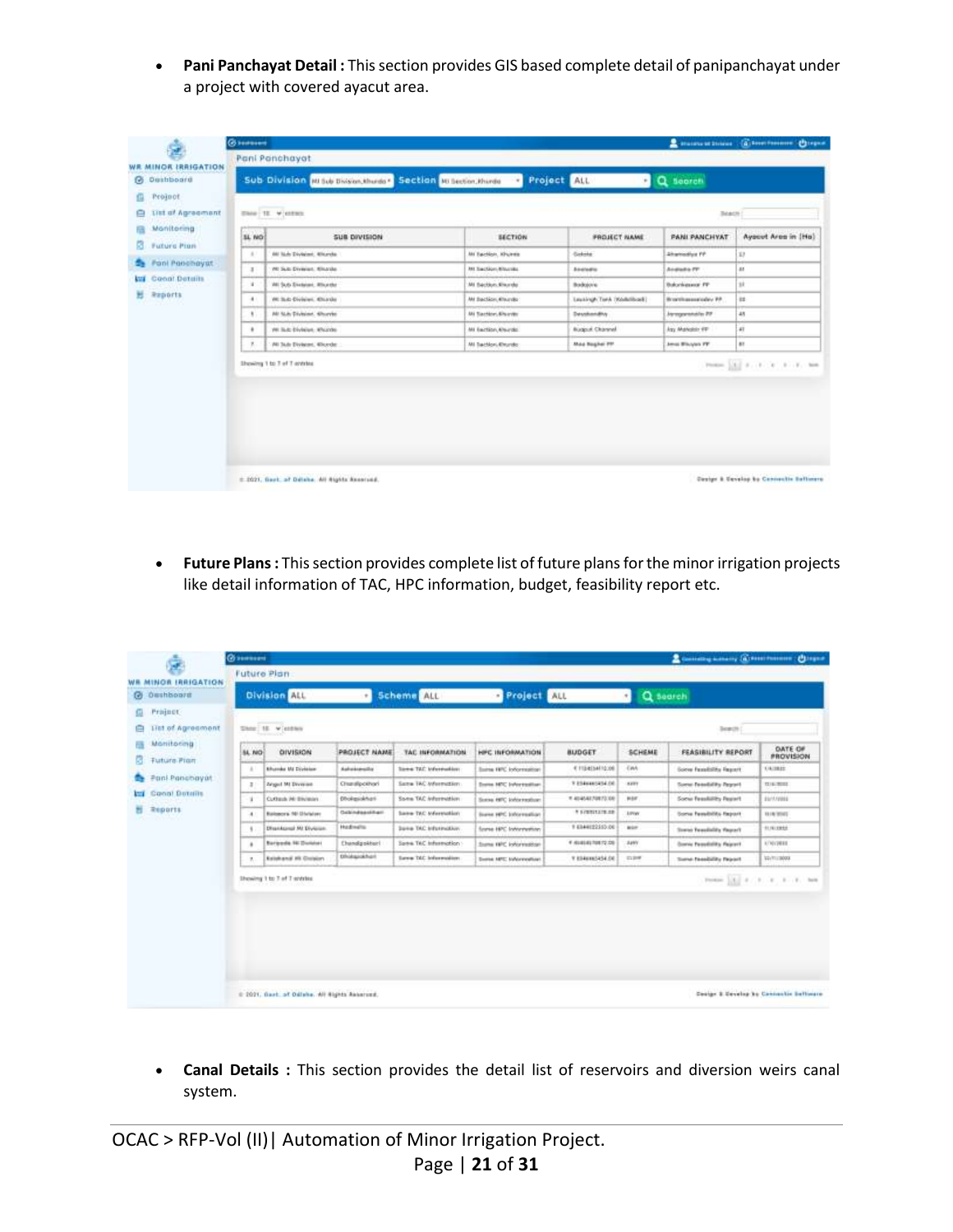| a<br>Beschloeid                                                                  |                       |                                        | Reservoir                    | Diversion Weir    |                      |                                                       |                             |                         |                                                                                                                                                                                                                                                                                                                                      |  |
|----------------------------------------------------------------------------------|-----------------------|----------------------------------------|------------------------------|-------------------|----------------------|-------------------------------------------------------|-----------------------------|-------------------------|--------------------------------------------------------------------------------------------------------------------------------------------------------------------------------------------------------------------------------------------------------------------------------------------------------------------------------------|--|
| Project<br>雌<br>List of Agreement:<br>₿<br>Monitoring<br>Œ<br><b>Future Plan</b> |                       | Q Search<br>Project<br>×<br><b>ALL</b> |                              |                   |                      |                                                       |                             |                         |                                                                                                                                                                                                                                                                                                                                      |  |
|                                                                                  |                       | Stow 12 inches<br>bearts.              |                              |                   |                      |                                                       |                             |                         |                                                                                                                                                                                                                                                                                                                                      |  |
|                                                                                  | Pani Panchayat        | ILL NO                                 | <b>MIP NAME</b>              | <b>BLOCK</b>      | CATCHMENT IN Sq.K.m. | TYPE OF DAM                                           | LENGTH OF THE<br>DAM (IN M) | <b>TYPE OF SPILLWAY</b> | NO. OF<br>HEAD REGULATOR                                                                                                                                                                                                                                                                                                             |  |
| <b>No.4</b>                                                                      | <b>Camina Decotty</b> | $\blacksquare$                         | Auhokokalte                  | <b>Bakipur</b>    | 5.4                  | Harvageniaux Sarth<br><b>RIK Dure</b>                 | <b>STA</b>                  | Ogna                    |                                                                                                                                                                                                                                                                                                                                      |  |
|                                                                                  | Humorta               | $\overline{a}$                         | Athumaturiana                | Regumin           | 2.8                  | Hartreasting Earth<br>mid Domi                        | 388                         | <b>Brough Linkshall</b> | ×                                                                                                                                                                                                                                                                                                                                    |  |
| ж                                                                                |                       | $\lambda$                              | Heinbaum                     | <b>Bearing</b>    | 4.3                  | Hervisgerius Earth<br><b><i>Riff Diges</i></b>        | 36E                         | <b>Flori Tecape</b>     | $\pm$                                                                                                                                                                                                                                                                                                                                |  |
|                                                                                  |                       | $\ddot{\phantom{1}}$                   | deployation (Tulasiand)      | <b>Beginning</b>  | 1.8                  | <b>Hornagement Factor</b><br>sim point                | TEMP                        | <b>Rosed Crestori</b>   | $\pm$                                                                                                                                                                                                                                                                                                                                |  |
|                                                                                  |                       | $\mathbf{R}$                           | Electrician Rev              | <b>Beganis</b>    | 7.34                 | <b>Hornegeeius Earth</b><br><b><i>Bill Delays</i></b> | <b>AIR</b>                  | <b>Broad Crossed</b>    | $\mathbb{R}^+$                                                                                                                                                                                                                                                                                                                       |  |
|                                                                                  |                       | $\sim$                                 | <b>Builderman</b>            | <b>Hubensee</b>   | 7.8.                 | Hartwainlus Earth<br><b><i>Will Electri</i></b>       | ate.                        | <b>Brough Contract</b>  | $\mathbb{R}$                                                                                                                                                                                                                                                                                                                         |  |
|                                                                                  |                       | $\blacksquare$                         | Darse                        | <b>Webstebear</b> | 18.8                 | Humagettus Earth<br>Fift Down                         | ALC: U.S.                   | Owne                    | ×                                                                                                                                                                                                                                                                                                                                    |  |
|                                                                                  |                       |                                        | (Rowing 1 to 7 of 7 settles) |                   |                      | <b>GALLOR</b>                                         |                             |                         | $\frac{1}{2} \sum_{i=1}^{n} \left\{ \begin{array}{cl} 0 & 0 & 0 & 0 \\ 0 & 0 & 0 & 0 \\ 0 & 0 & 0 & 0 \\ 0 & 0 & 0 & 0 \\ 0 & 0 & 0 & 0 \\ 0 & 0 & 0 & 0 \\ 0 & 0 & 0 & 0 \\ 0 & 0 & 0 & 0 \\ 0 & 0 & 0 & 0 \\ 0 & 0 & 0 & 0 & 0 \\ 0 & 0 & 0 & 0 & 0 \\ 0 & 0 & 0 & 0 & 0 \\ 0 & 0 & 0 & 0 & 0 \\ 0 & 0 & 0 & 0 & 0 \\ 0 & 0 & 0 &$ |  |

#### <span id="page-22-0"></span>**3.1.2 SOLUTION HIGHLIGHTS**

- Separated functions for each group of users
- Disabled access for unauthorized users
- Easy search and update necessary records
- Ability to track & monitor different type of work & asset

#### <span id="page-22-1"></span>**3.2 Higher Authority Work Tracking & Monitoring :**

The purpose of this module is to visualized department information in GIS based and keep track & monitor all the works district wise from initiation to execution, closing, reporting and also this module involves to visualized future plans, Pani panchayat details, Canal details and various kind of reports as per departmental requirement.

#### <span id="page-22-2"></span>**3.2.1 MODULE FEATURES**

- **Dashboard** : This dashboard provides the departmental information like:
	- ❖ Information of all district division officers
	- ❖ Total number of projects present in the minor irrigation
	- ❖ Total number of villages benefited
	- ❖ Total number of farmers benefited in the village
	- ❖ Total number completed projects
	- ❖ A graphical view of work history
	- ❖ GIS based Map of Odisha state where all the division, project, work can be viewed in a single click
	- ❖ Total number of agreements
	- ❖ Total value of agreements
	- ❖ Total payment released for the agreements
	- ❖ Total design & certified ayacut of Rabi & Kharif crops.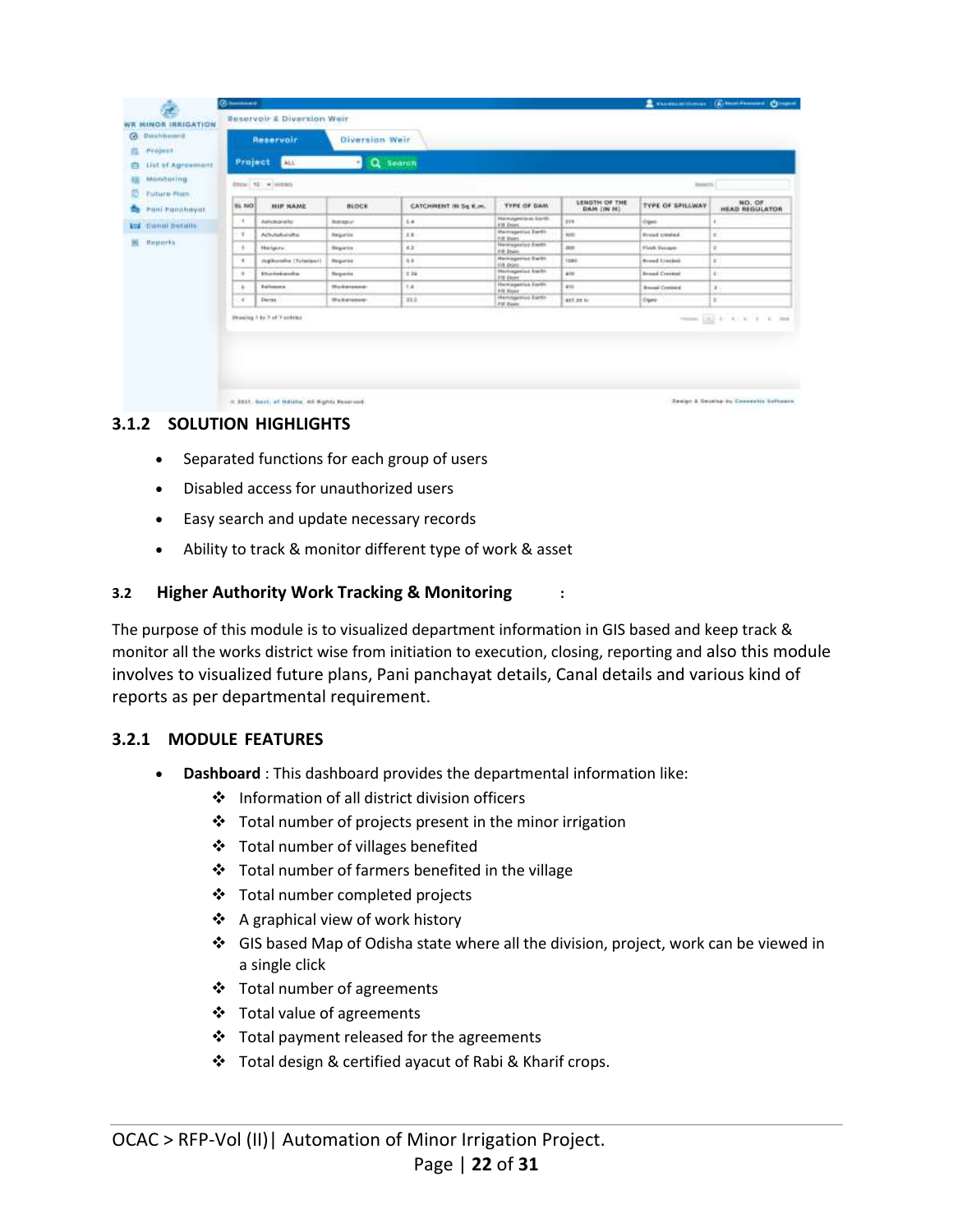- **List of Projects** : List of projects provides the detail information of projects which is GIS based and Higher authority can also view all the projects division wise.
- **List of Agreements :** This section provides the detail list of agreements initiated from the divisional officer which is viewed as GIS based and also provides a detail information of work initiation to execution, closing & reporting.
- **Project Monitoring** : This project monitoring provides end-to-end monitoring of all projects like total number of agreements, total value of agreements, total payment released for the agreements, duration of ongoing project, detail work history like its approval (TAC, EOT, Deviation, Administration etc.), graphical view of work budget variance like actual budget & work progress, graphical view of scheme wise budget and a graphical view of last 10 years budget vs achievement etc.
- **Pani Panchayat Detail :** This section provides GIS based the complete detail of panipanchayat under a project with covered ayacut area.
- **Future Plans :** This section provides complete list of future plans for the minor irrigation project like detail information of TAC, HPC information, budget, feasibility report etc.

#### <span id="page-23-0"></span>**3.2.2 SOLUTION HIGHLIGHTS**

- Role Based access control
- Customized processes
- Secure portal framework

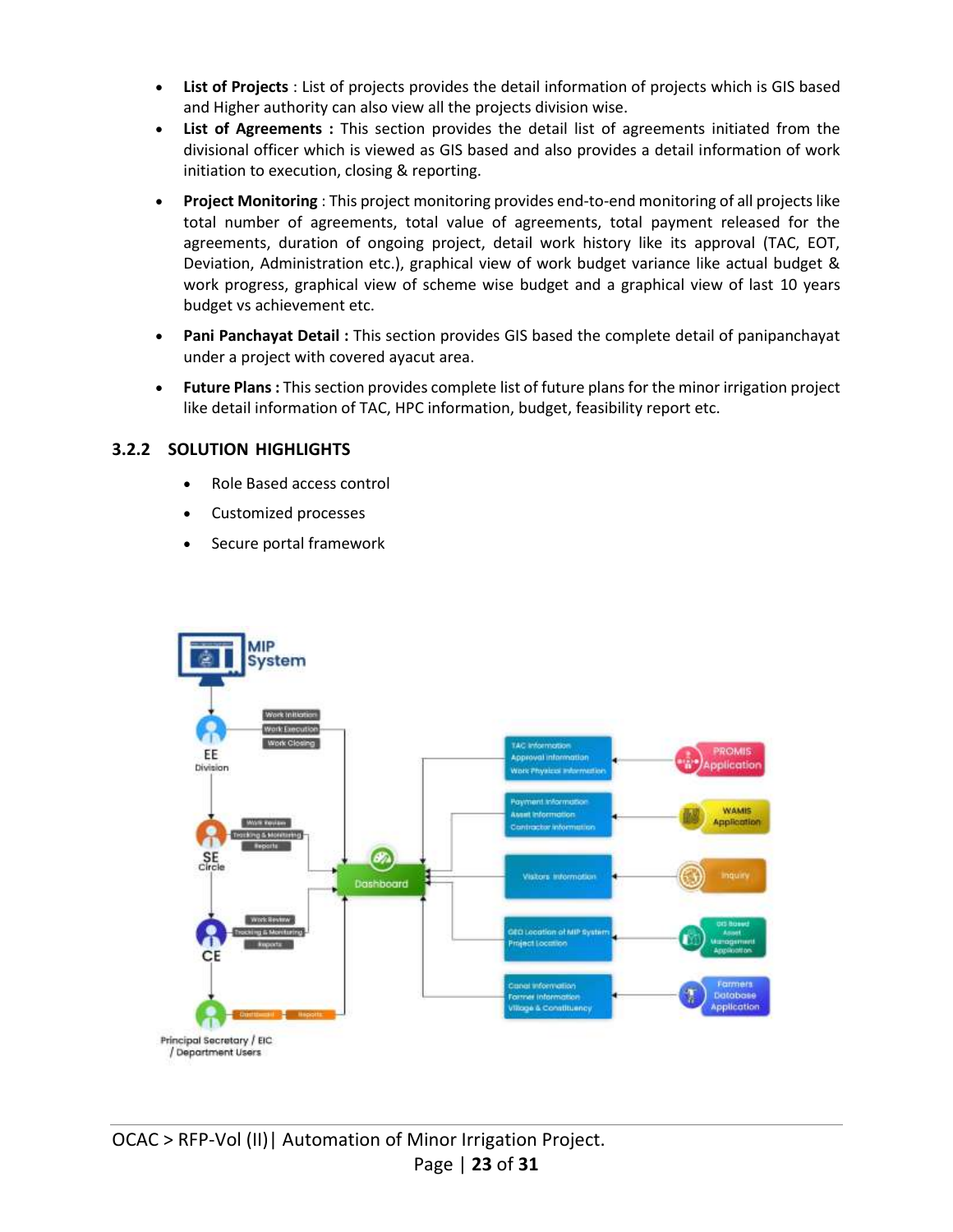# <span id="page-24-0"></span>**3.3 Admin Console**

### <span id="page-24-1"></span>**3.3.1 User & Master Management**

- a) Creation of master data
- b) User creation
- c) Tagging user types with User
- d) Creating and managing the login credentials
- e) Profile updating of users by admin or by individual users

# <span id="page-24-2"></span>**3.3.2 Roles and Rights**

- a) Provide access rights to the users
- b) Tagging of departmental users with respect to the designation and role
- c) User access management
- d) Assign roles and rights to the users

# <span id="page-24-3"></span>**3.3.3 Management Dashboard:**

The Automation System of Minor Irrigation Project of Water Resources Department, Odisha will able to see the desired reports with different filter options.

- Ongoing & Completed Project Report
- District & Block Wise Project Wise
- Agreement Details Report
- Monthly Progress Report
- Total Agreement & Total Payment Released Report.

# <span id="page-24-4"></span>**3.4 Mobile Application for Field Officers:**

The Automation System of Minor Irrigation Projects for Water Resources Department, Odisha will have a mobile application for field officers where they can update the work process on daily basis which the geo-tagged photos will be uploaded through Mobile Application. Once updated, information will be sync to web application and that will be reflected to their concern higher authorities as well.

The mobile application will have the following features:

- Field Officer Dashboard
- Work Process Section
- Monitoring
- Photo Upload (Pre-Work, In-Progress, Close Work)
- Real-Time Update Notification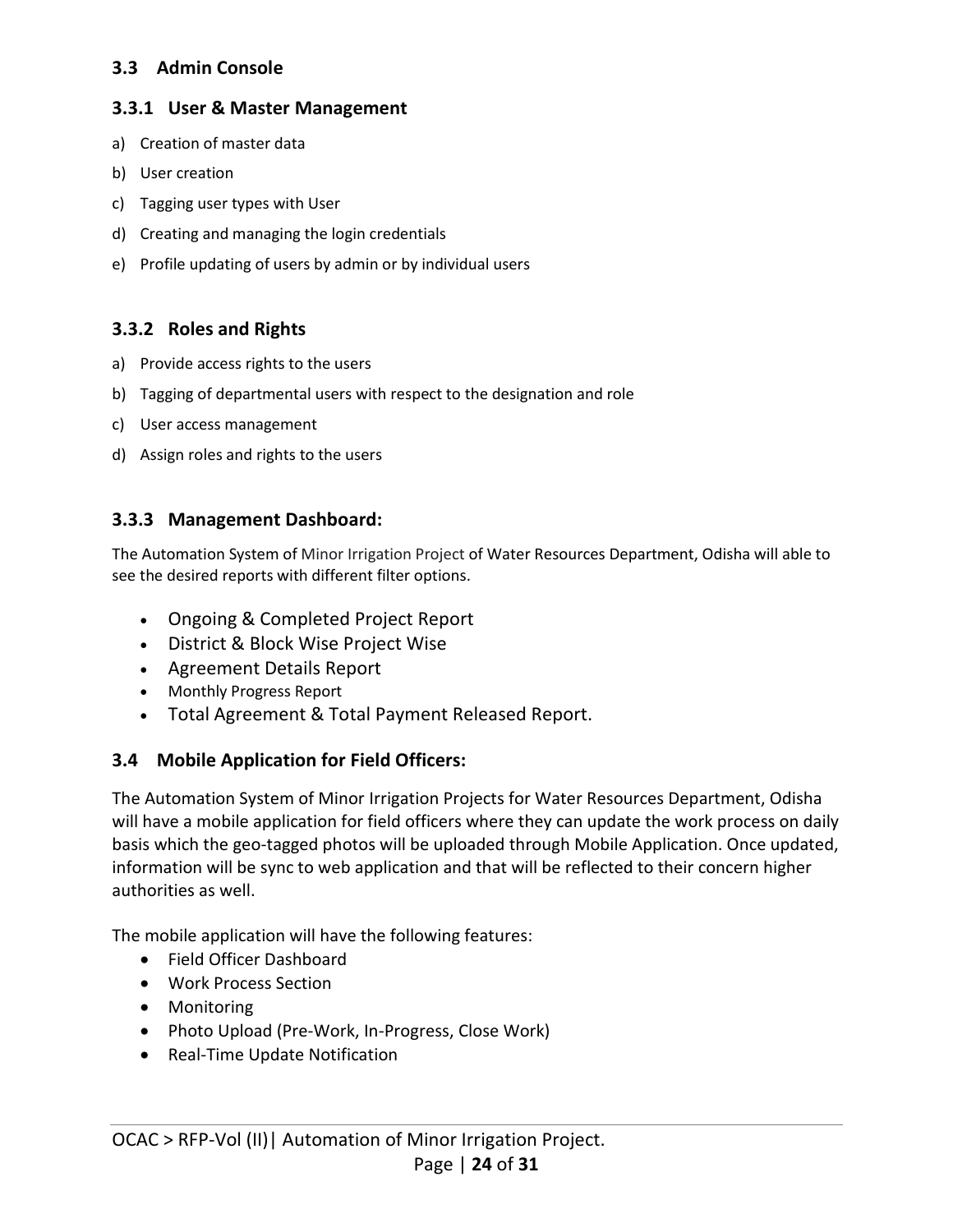# <span id="page-25-0"></span>**3.5 Integration:**

Integration with following applications can be done, the list and number of integrations can be change as per requirement of department.

- g) PROMIS
- h) WAMIS
- i) GIS Based Asset Management System
- j) Farmers Database of water resource department
- k) Mo sarkar



<span id="page-25-1"></span>3.5.1 **Integration with PROMIS: -**

#### **Background**

Department of Water Resources procure a wide variety of goods and services and undertake execution of works in pursuance of their duties and responsibilities. Department of Water Resources prepared a set of categories such as Procurement of Work, Procurement of Good & Procurement of Service or all require approval at various level of authority. The process of approvals is Administrative Approval (AA), Technical Sanction (TS), Technical Bid, Financial Bid, Tender Cancellation, EoT, Deviation and Price Escalation etc. Currently the application for any approval is initiated at Division Level. Such projects either approved at Division Level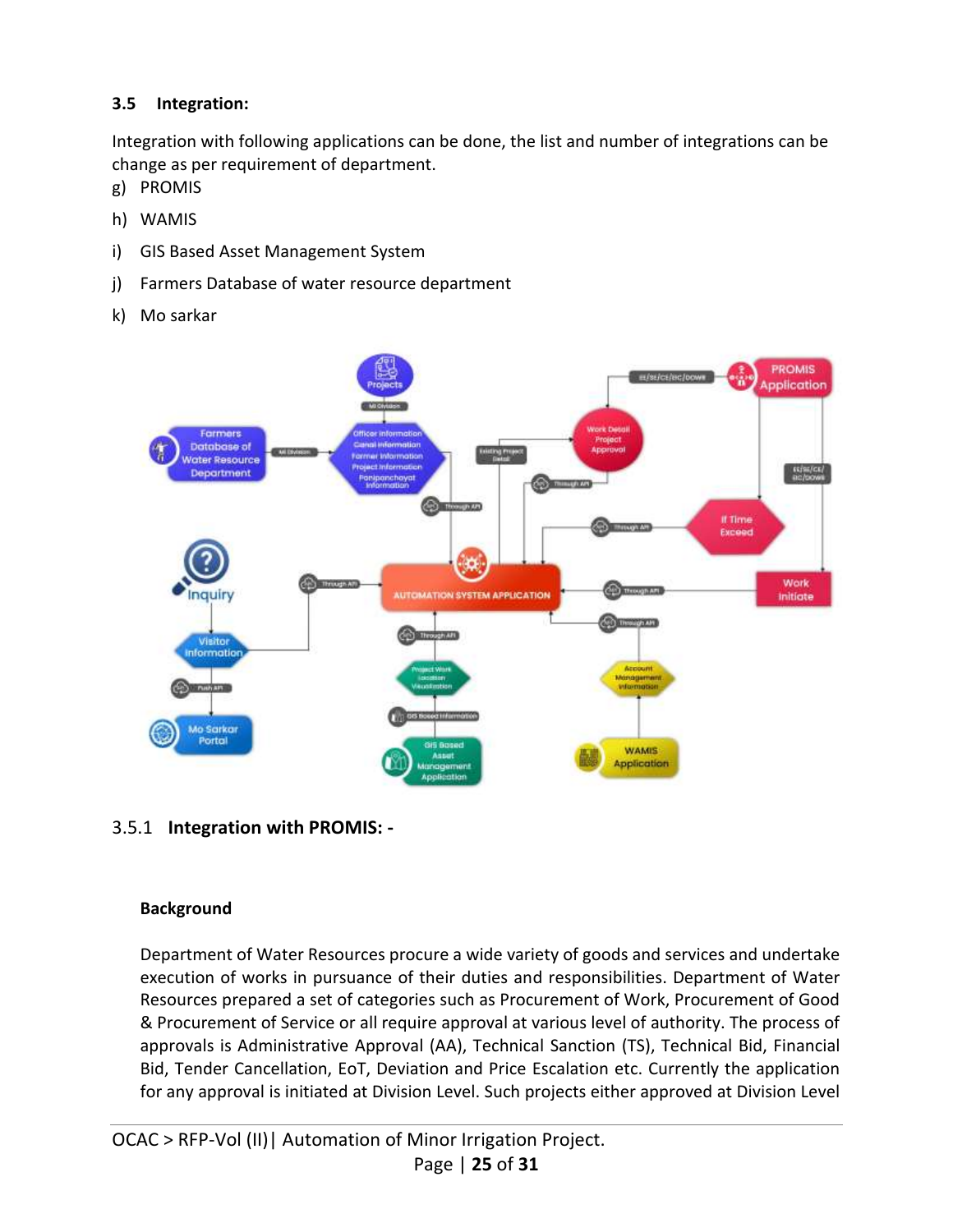or moved to the appropriate (higher) level through proper channel. At higher level, the system gets approved or returned for compliance by sub-ordinate office or sometimes may not get approved at all due to obvious reasons.

# **Integration**

- ❖ When a work is processed in PROMIS application then each update will go to Automation System of Minor Irrigation Projects application as a notification. The information/data will be saved in the system in every update. The information needs to be sent from PROMIS approval levels like Administrative Approval (AA), Technical Sanction (TS), Technical Bid, Financial Bid, Tender Cancellation, EoT, Deviation and Price Escalation etc. and their status will be pushed to Automation System of Minor Irrigation Projects application. API can send other information's like cost estimation at different approvals.
- ❖ Work extension required information can be sent from Automation System of Minor Irrigation Projects application to PROMIS application through API.



# <span id="page-26-0"></span>3.5.2 **Data Sharing from WAMIS: -**

#### **Background:**

The department integrated computerization of accounts system in field offices in line with other engineering departments of the state. The application named WAMIS (Works and Accounts Management Information System) is being implemented in offices so as to further streamline accounts procedures. Presently, 154 offices from all sectors are able to submit their account through WAMIS.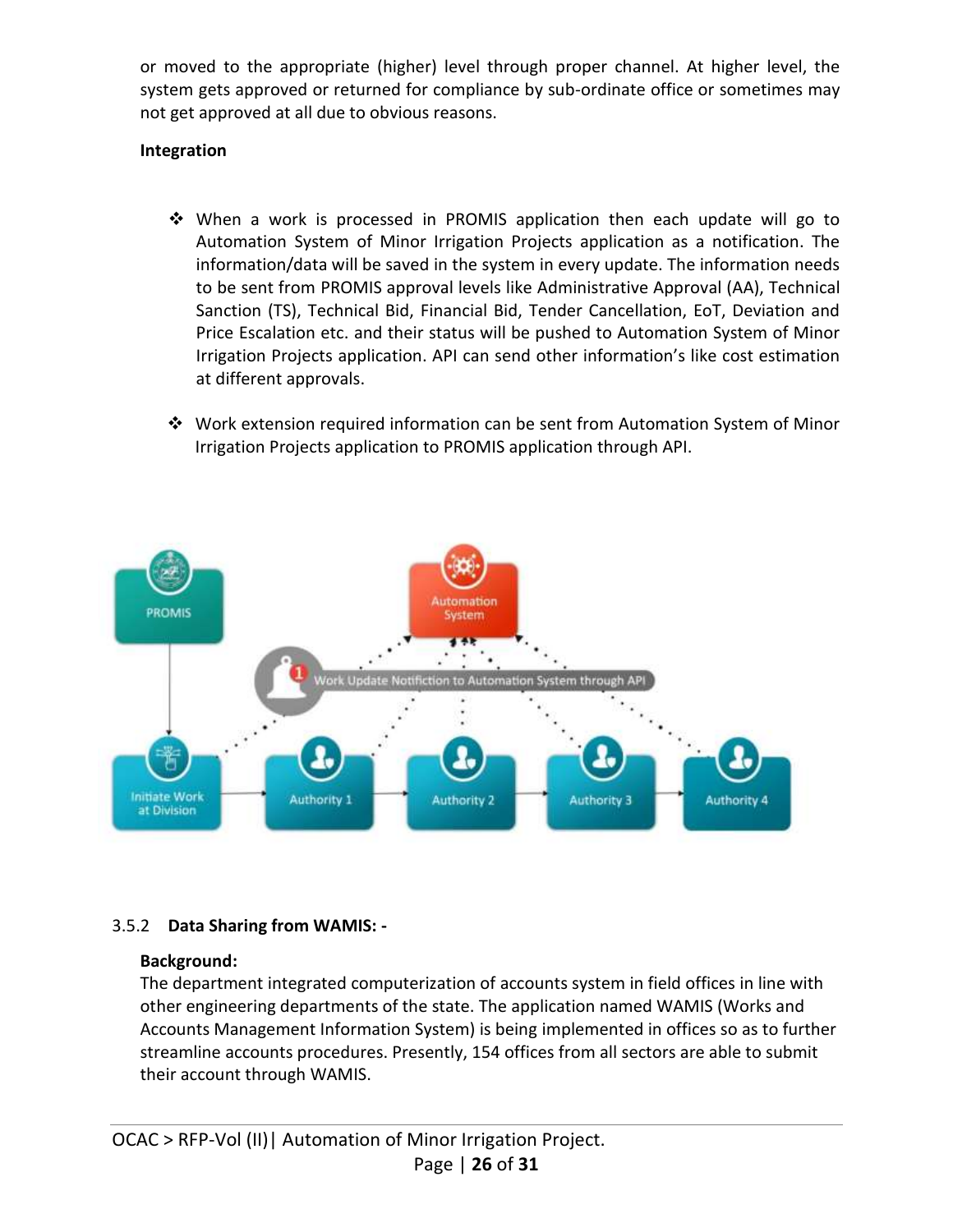#### **Integration**

 $\div$  The purpose of integration with WAMIS application is to monitor the different works awarding contracts payment information. All the information of projects can be fetched through API, this work can be monitored and tracked in Automation System of Minor Irrigation Projects application.



### <span id="page-27-0"></span>3.5.3 **Integration with GIS Based Asset Management: -**

#### **Integration**

❖ The purpose of GIS system integration is to capture, store, manipulate, analyze, manage, and present all types of geographical data as per the works. With help of this GIS system officers can see the exact location of the works and this GIS system will be implemented in all types of report section as well.

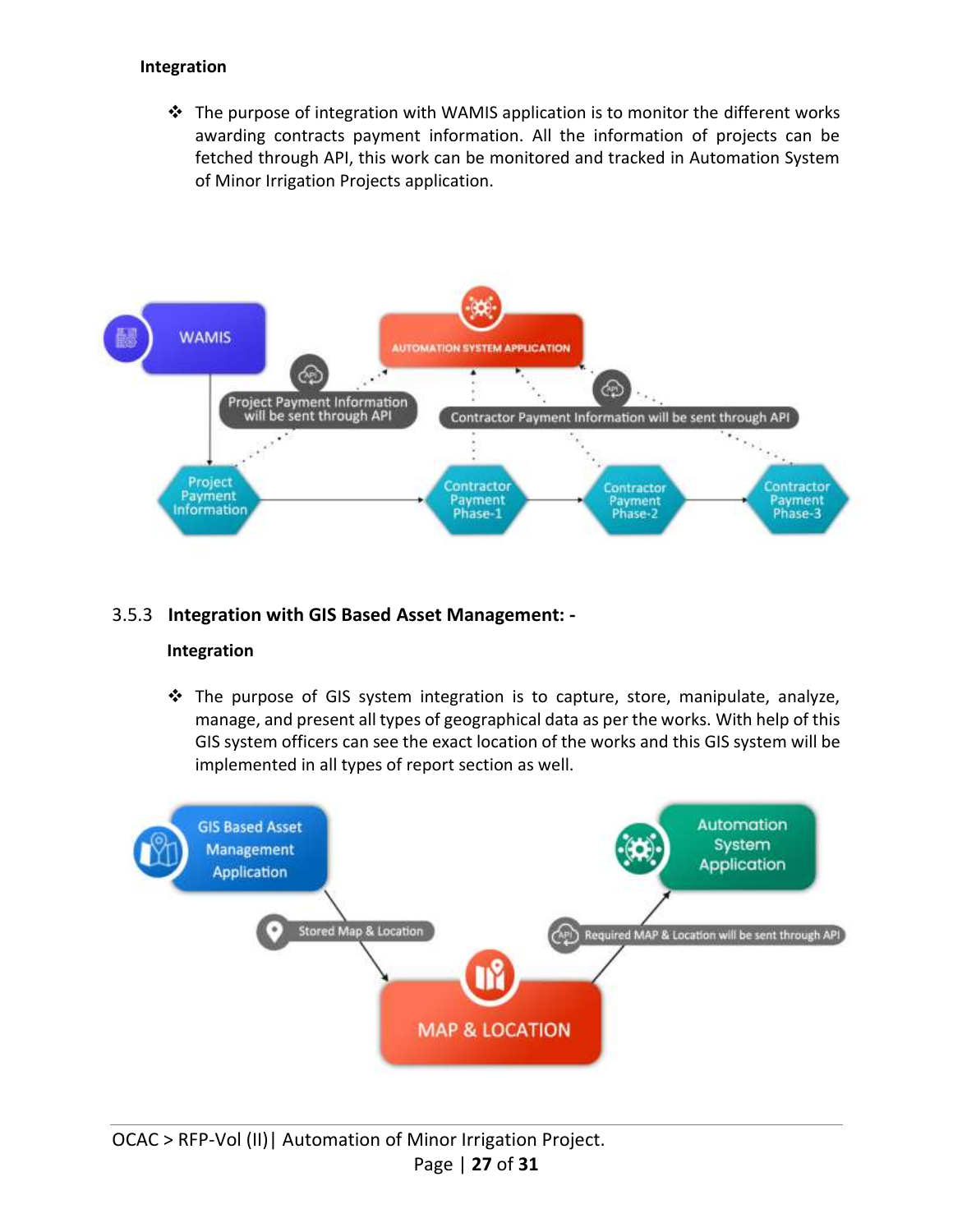# <span id="page-28-0"></span>3.5.4 **Integration with Water resource Farmers Database: -**

### **Integration**

❖ The purpose of Farmers Database application integration is to synchronize all required information from Automation System of Minor Irrigation Projects application to farmers database application through API. Similarly, if any information needed from farmers database, that will also be fetched from farmers database application through API.



# <span id="page-28-1"></span>**3.5.5 Integration with Mo Sarkar: -**

# **Integration**

❖ The purpose of Mo Sarkar application integration is to synchronize visitor's information from Mo Sarkar application to Automation System application through API which will be visualized in the dashboard.



# <span id="page-28-2"></span>**3.6 Implementation of Single Sign-on: -**

❖ Single sign-on (SSO) is an authentication method that will enables users to securely authenticate with multiple applications and websites by using just one set of credentials. **The login flow usually looks like this:**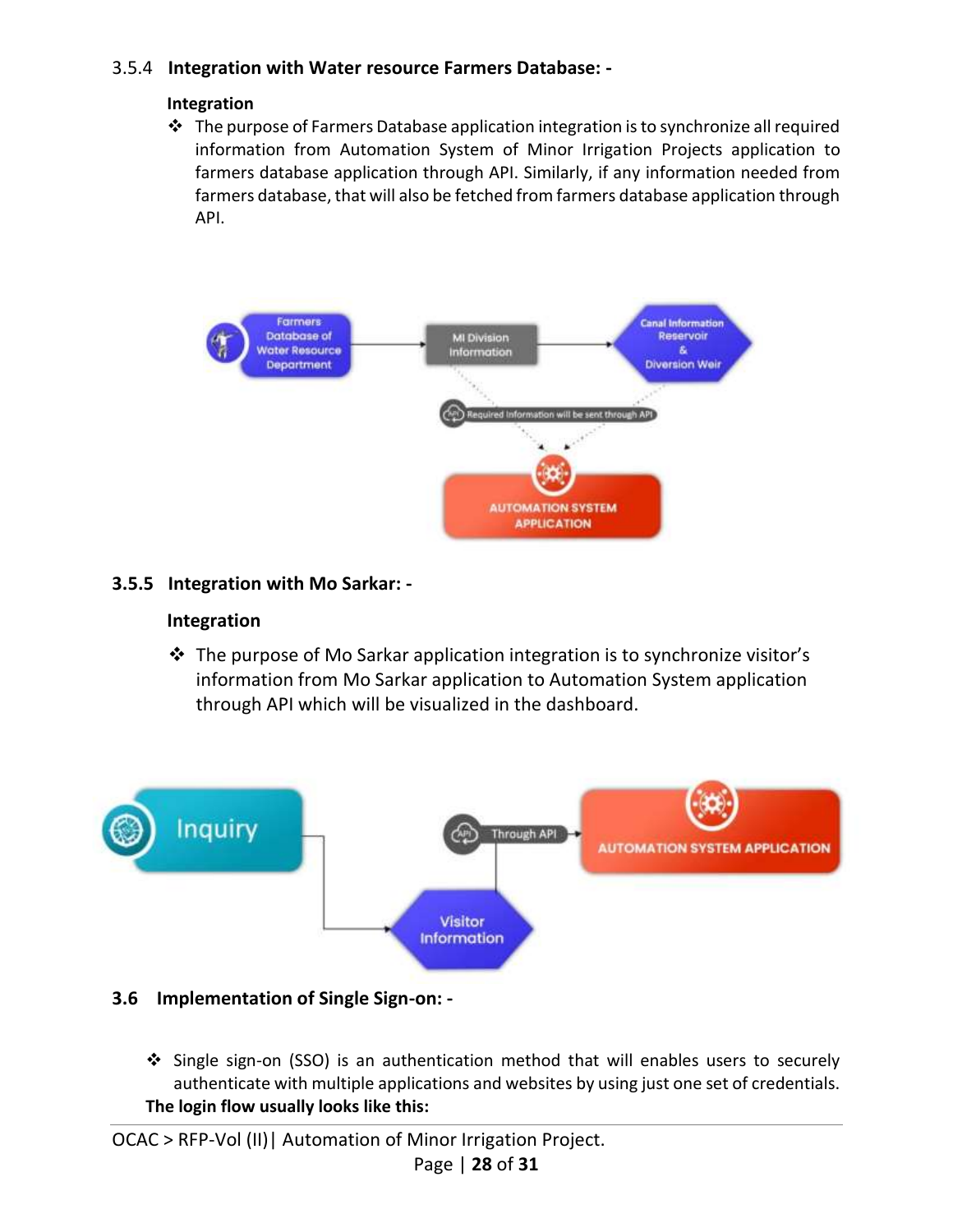- ◆ A user browses to the application or website they want access to the Service Provider.
- ◆ The Service Provider sends a token that contains some information about the user, like their email address, to the SSO system as part of a request to authenticate the user.
- ❖ The Identity Provider first checks to see whether the user has already been authenticated, in which case it will grant the user access to the Service Provider application.
- $\dots$  If the user hasn't logged in, they will be prompted to do so by providing the credentials required by the Identity Provider. This could simply be a username and password.
- ◆ Once the Identity Provider validates the credentials provided, it will send a token back to the Service Provider confirming a successful authentication.
- ❖ This token is passed through the user's browser to the Service Provider.
- $\div$  The token that is received by the Service Provider is validated according to the trust relationship that was set up between the Service Provider and the Identity Provider during the initial configuration.
- ❖ The user is granted access to the Service Provider.

<span id="page-29-0"></span>**Single Sign-on Workflow: -**

# <span id="page-29-1"></span>**4 Role and Responsibility of different stakeholders:**

# <span id="page-29-2"></span>**4.1 Responsibility of the Directorate of Water Resource:**

Department of Water Resources shall play an important role in the fruition of the



envisioned system. The following are the roles and responsibilities.

- Provide information on Business Process / Domain related issues to the SI.
- Provide data /documents that need to be digitized and brought to the system.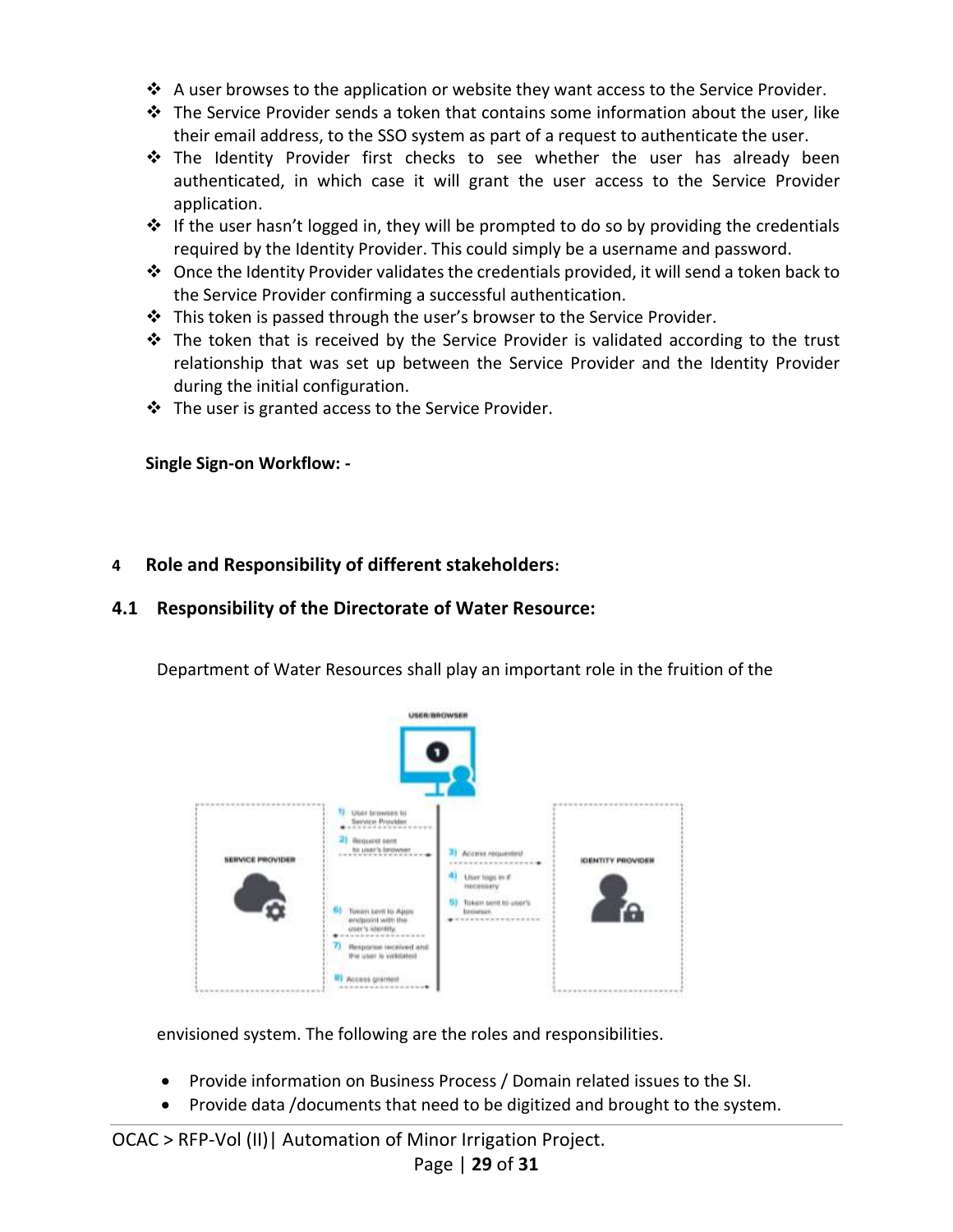- Provide and validate all users' requirement documents.
- Review the deliverable (interim and final) submitted by the SI.
- Identify Officers for different training needs.
- Approve the SRS, FRS in accordance with OCAC.

# <span id="page-30-0"></span>**4.2 Responsibilities of OCAC:**

- OCAC will supervise and monitor project implementation, and coordinate with to facilitate smooth implementation of the project, and, for meeting the administrative requirements pertaining to the project.
- Co-ordinate with Automation Process of Minor Irrigation Scheme for Department of Water Resources, other departments and SI for all the activities needed for successful rollout of the project
- Approving Project Management Plan and Project Inception Report submitted by the SI to implement the project within a defined timeline.
- Approving the project reporting formats submitted by the SI to monitor and analyze the progress of the project.
- Monitor the Project Implementation in terms of managing the project timelines, quality of deliverables by close coordination with SI.
- Conducting Weekly / Monthly project review with the SI in regards to the progress of the project
- Monitoring key metrics and SLA compliance by SI as per RFP terms
- Reviewing and approving/organizing approvals for all the deliverables such as SRS, SDD, Design Documents etc. submitted by the SI within a defined timeline throughout the implementation phase in consultation with Department.
- Project tracking and monitoring for ensuring to timeline.
- Establishing appropriate processes for notifying the SI of any deviations from the norms, standards or guidelines at the earliest instance after noticing the same to enable them to take corrective action
- Reviewing the UAT readiness & overseeing the UAT and the results thereof
- Overseeing the progress of user training and coordinate signoff activities
- Review and monitor the completeness of the solution with respect to requirements and performance/acceptance expectations from the solution.
- Direct and supervise the activities needed for stabilizing the system and tuning the system for meeting the performance expectations during the early phase of O&M postgo live.
- Coordinating and overseeing procedures for undertaking quality audits of the system on a periodic basis
- Timely risk analyses.
- Review and provide recommendations on the change requests identified by the SI and assist Department in approving/modifying/rejecting such requests

# **4.3 System Integrator**

<span id="page-30-1"></span>• Prepare and submit the Integrated Project Management Plan (IPMP) for implementation of the project. The IPMP shall comprise of the all the components of